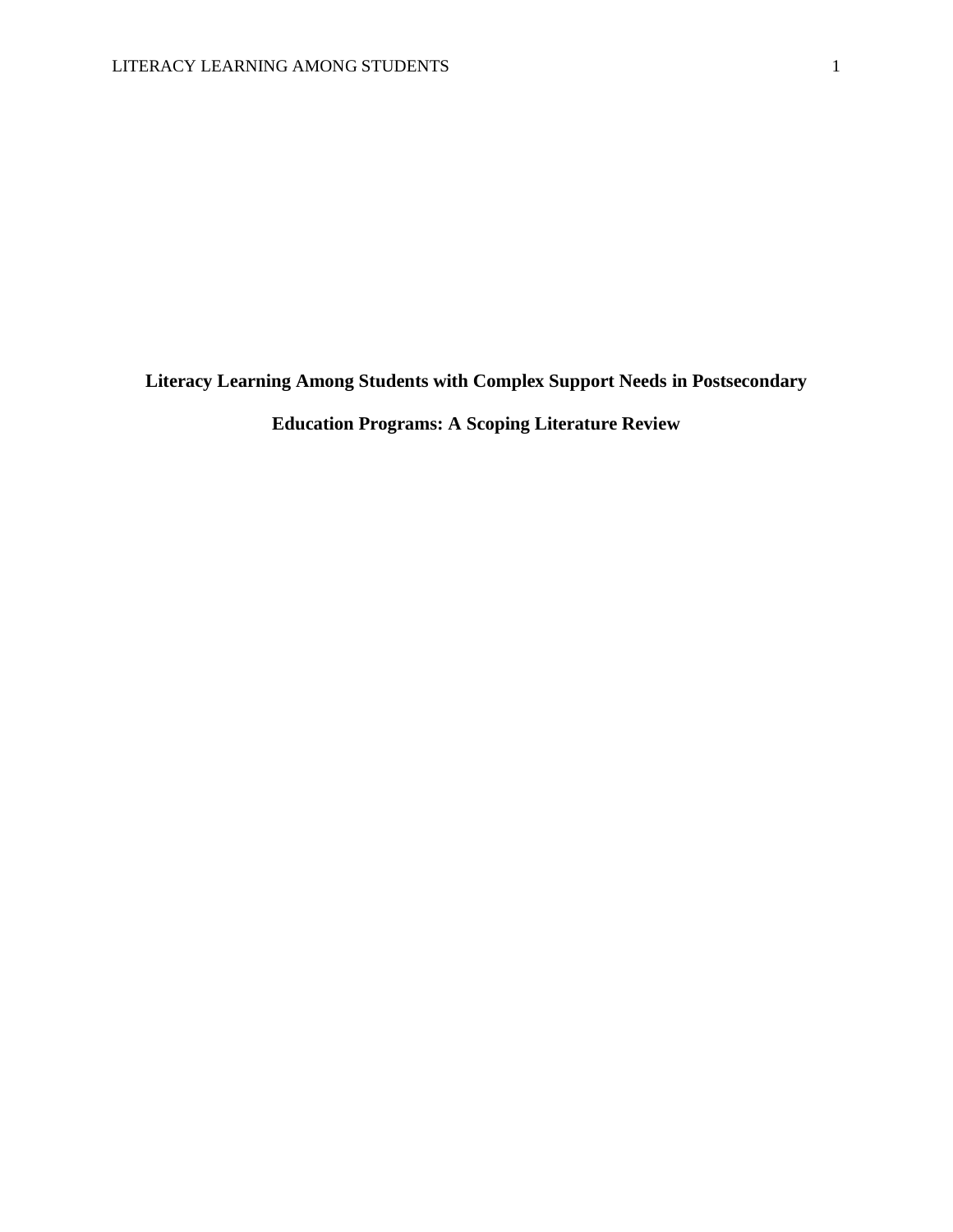#### **Abstract**

Literacy skills are valuable for an individual's quality of life and participation in society. However, many individuals with complex support needs (CSN) do not experience opportunities for skill development in literacy. The recent expansion of postsecondary education opportunities for individuals with CSN offers them an opportunity to expand literacy skills development through participation in coursework, internships, employment, and recreational or social activities on college and university campuses. Very few studies have examined literacy skills within postsecondary settings for students with CSN. The purpose of this scoping review was to explore existing research to understand how students with CSN experience literacy learning opportunities in postsecondary education. The results of our analysis reveal a need for future research to include as participants individuals who are reading at pre-first grade levels and to investigate opportunities to acquire or develop literacy skills for these students within inclusive university classes with other students who do not have disabilities. Implications for future research and practice are presented.

*Keywords: literacy, reading, intellectual disability, complex support needs, postsecondary education*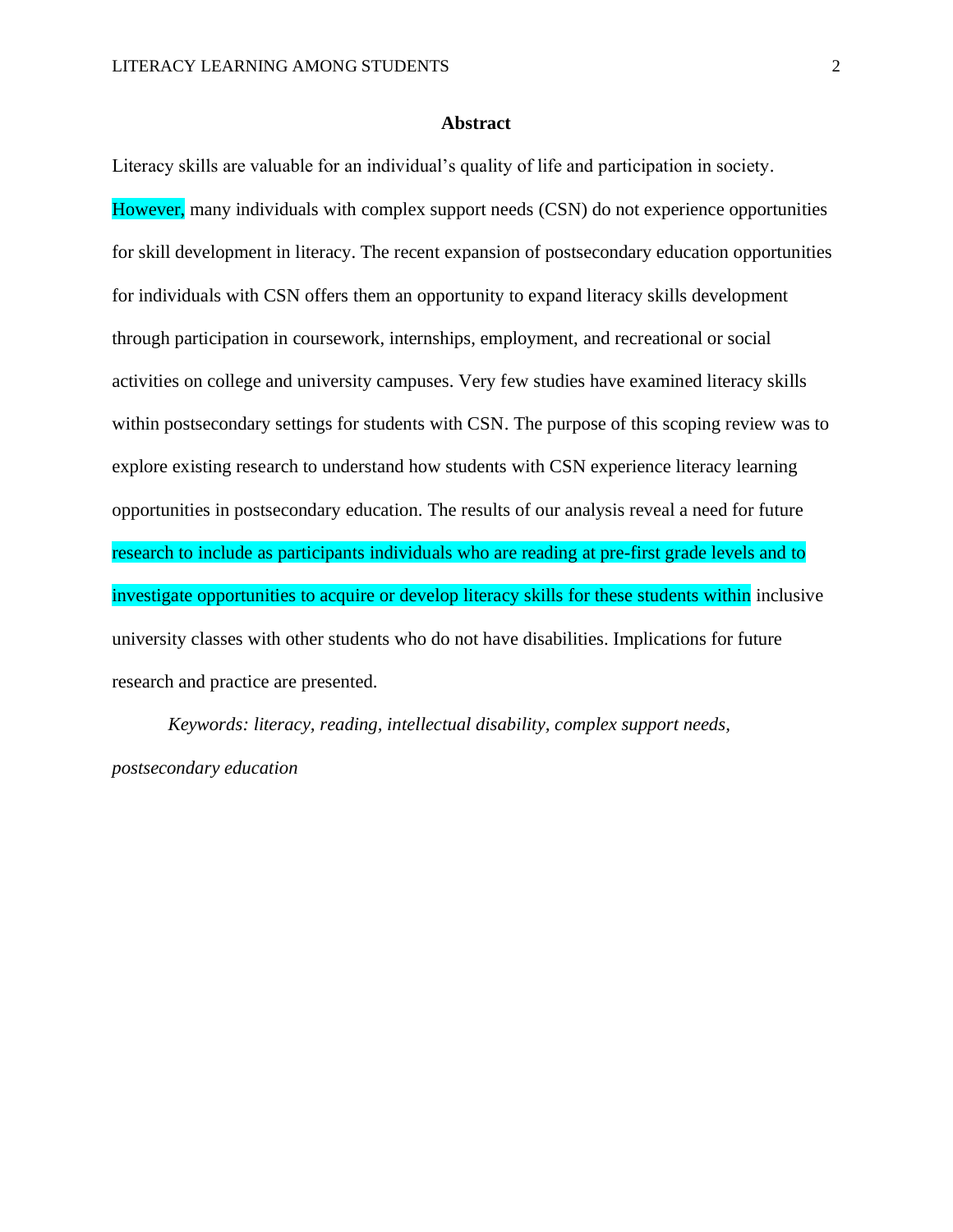# **Literacy Learning Among Students with Complex Support Needs in Postsecondary Education Programs: A Scoping Literature Review**

Acquiring literacy skills is associated with having a personally satisfying life and participating more fully within society (UNESCO, 2004). Literacy encompasses "the ability to identify, understand, interpret, create, communicate and compute, using printed and written materials associated with varying contexts" (p. 13, UNESCO, 2004). Literacy forms the foundation for learning other academic skills, opens opportunities for full participation in social situations (e.g., corresponding with friends and family; Forts & Luckasson, 2011), employment (Vaccarino et al., 2006), civic activities (Lundberg & Reichenberg, 2013), and is associated with improved health outcomes (Sentell & Halpin, 2006). Notwithstanding the link between improved literacy skills and life satisfaction, many adults across the world have not experienced effective literacy instruction. The 2003 National Assessment of Adult Literacy (NAAL), for example, reported that an estimated 56 million adults in the U.S. have only basic or below basic literacy abilities (Lesgold & Welch-Ross, 2012). A subgroup of adults with low literacy skills are individuals with complex support needs (CSN) who have intensive needs for supports related to physical, cognitive, behavioral, and communication challenges and who have diagnoses such as intellectual disability (ID), autism spectrum disorder (ASD), or multiple disabilities (MD). This group may be at special risk for low literacy levels due to a number of factors including not receiving systematic, individualized literacy instruction while in PK-12 schools (Erickson et al., 1994; Schalock et al., 2010).

There is limited research examining outcomes for adults who are considered to have low literacy levels (Lesgold & Welch-Ross, 2012), and researchers do not typically include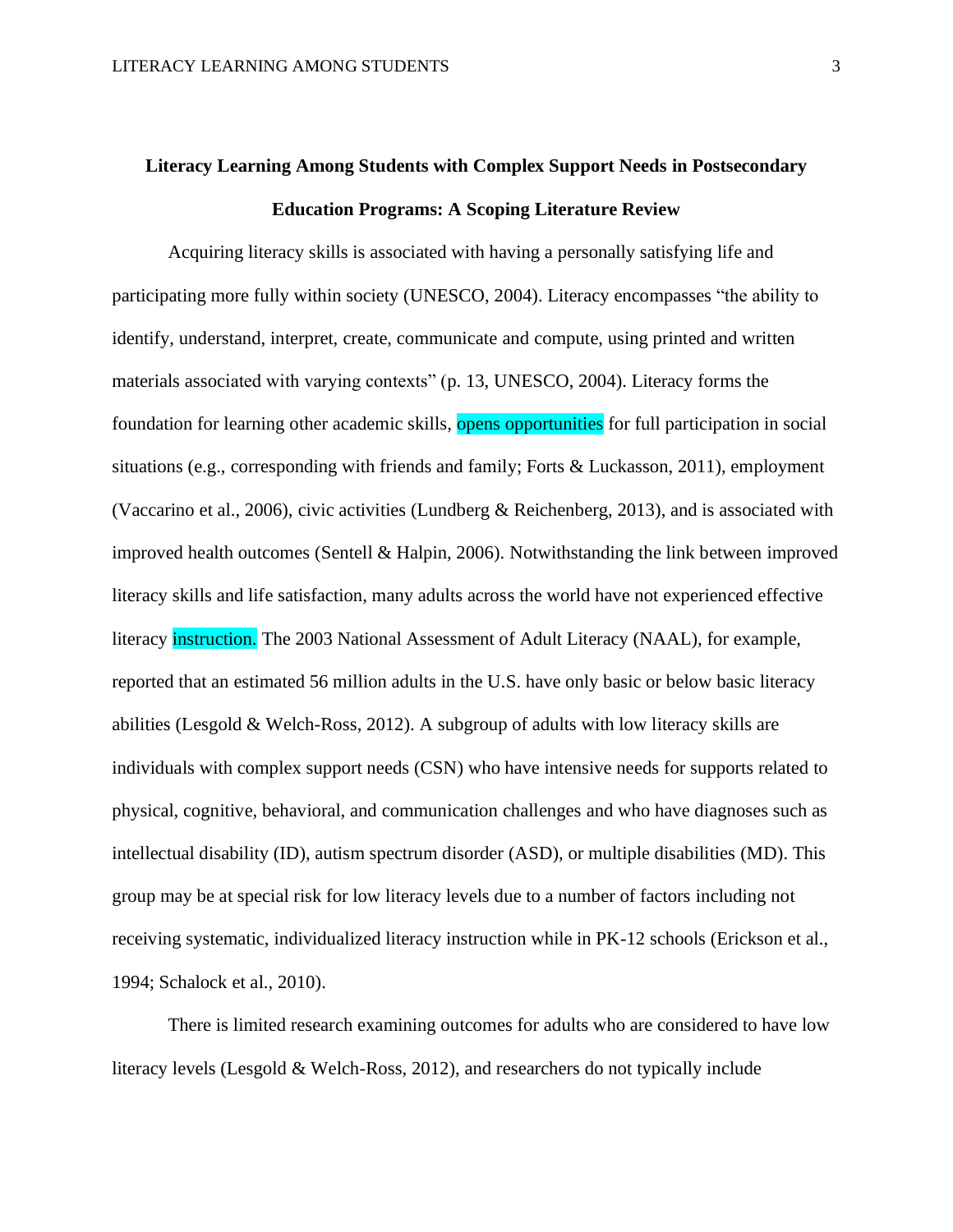participants who have CSN in these adult literacy studies. Furthermore, data on literacy levels of adults with CSN are not collected in national surveys such as the National Assessment of Adult Literacy (Kutner et al., 2007). Consequently, relatively little is known about how or if these individuals have access to any type of continuing literacy instruction as adults or the characteristics of literacy instruction that best meet their learning needs.

The lack of inclusion of adults with CSN in adult literacy research creates barriers to a deeper understanding of the role of literacy in their lives or creating literacy learning programs to develop their skills. One possible option for continuing literacy skill development for adults with CSN who may have not have had sustained, appropriate literacy instruction in PK-12 settings is through postsecondary education programs. Postsecondary education in general is associated with successful adult life outcomes (College and Career Readiness and Success Center; 2013; Ma et al., 2016) including better health, less reliance on government assistance programs, higher rates of civic engagement, and increased likelihood of employment and earning higher wages than individuals without postsecondary education (Ma et al., 2016).

Until recently, far fewer adults with CSN had the opportunity to experience postsecondary education as compared to adults with other disabilities or adults without identified disabilities. This began to change with reauthorization of the Higher Education Opportunity Act (2008) that created new opportunities for individuals with ID to attend institutions of higher education (IHE) programs by providing ways to secure financial support and establishing guidelines for these programs. Programs funded through this legislation are considered as comprehensive transition programs offered by IHEs. These PSE programs serve individuals with ID, autism, and other complex support needs and place a strong emphasis on academic and social integration with peers without disabilities (Grigal et al., 2019). Students must spend at least half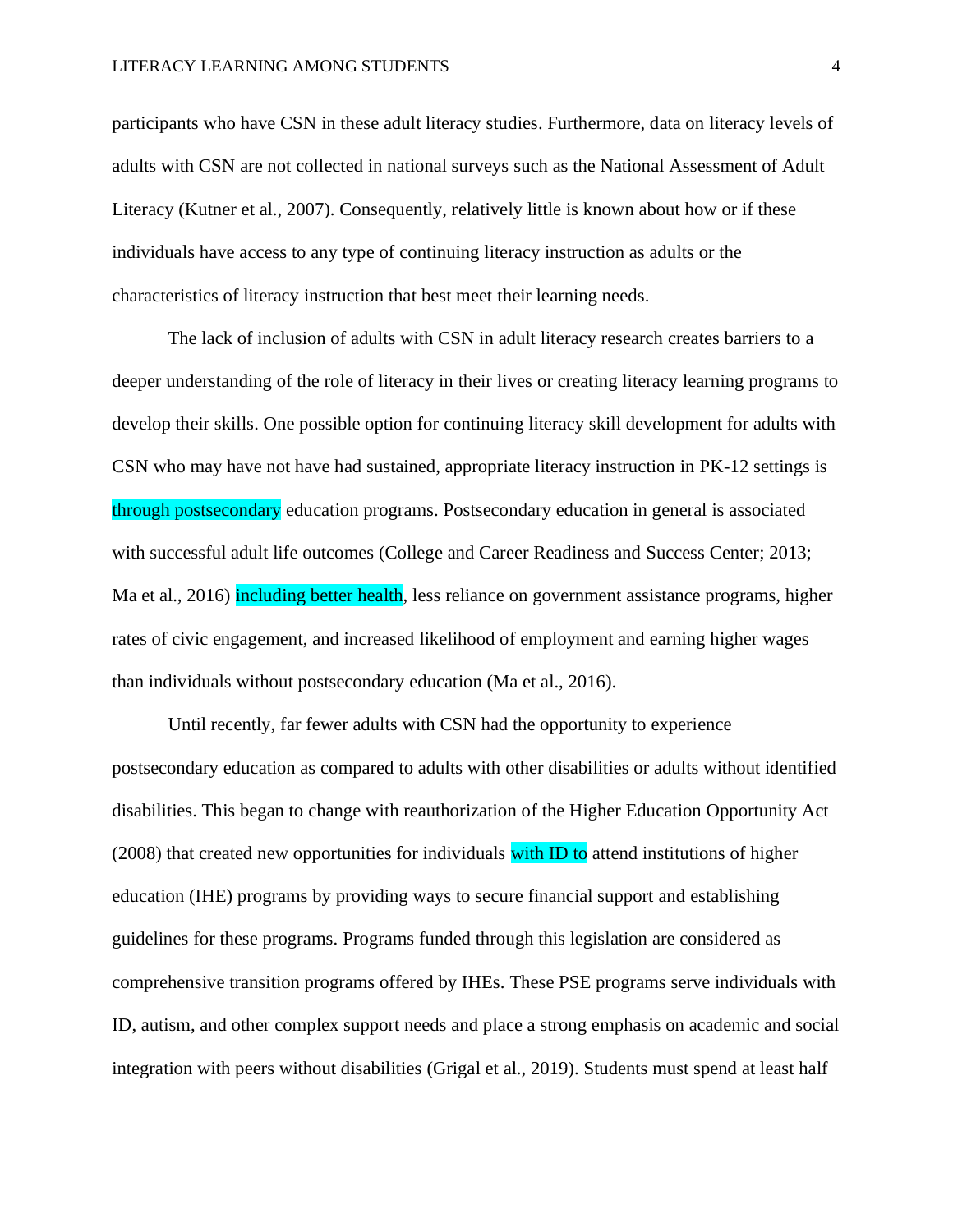of their time in the **programs designated as comprehensive transition programs** taking credit or non-credit coursework or internships with peers without disabilities (Grigal et al., 2019). These characteristics distinguish these PSE programs from other adult training programs that are solely focused on work-based training with little or no emphasis on academic skills development. There has been a substantial increase in the numbers of youth with CSN enrolling in such programs since passage of this Act as well as an expanded emphasis on supporting students with CSN to attend inclusive classes on higher education campuses with natural supports (e.g., peer support). Over 27% of young adults with intellectual and/or developmental disabilities (IDD) have enrolled in college, and there are now 295 IHE programs tailored to the needs of this population (Sanford et al., 2011; Think College, n.d.). Research examining outcomes of PSE graduates has documented positive benefits, including higher rates of employment of PSE graduates as compared to individuals with CSN who have not attended postsecondary programs (e.g., Moore  $&$  Schelling, 2015).

Goals and structures for postsecondary programs for adults with CSN vary across universities and colleges in the types of courses students take and modes of academic, social, and vocational supports offered; their length; and the primary focus or area of emphasis of each program. Some, for example, are organized so that students take a substantial number of typical college courses (with varied levels of support); in contrast, others are organized so that students take more specialized courses and fewer inclusive courses (Grigal et al., 2019). Program length varies from four-year, residential programs to those housed in two-year community colleges. Although some programs include specialized supports for students with CSN (e.g., one-to-one tutoring by program staff, peer mentors), others primarily utilize existing supports available for all college students (e.g., campus writing labs, existing disability service centers). Another point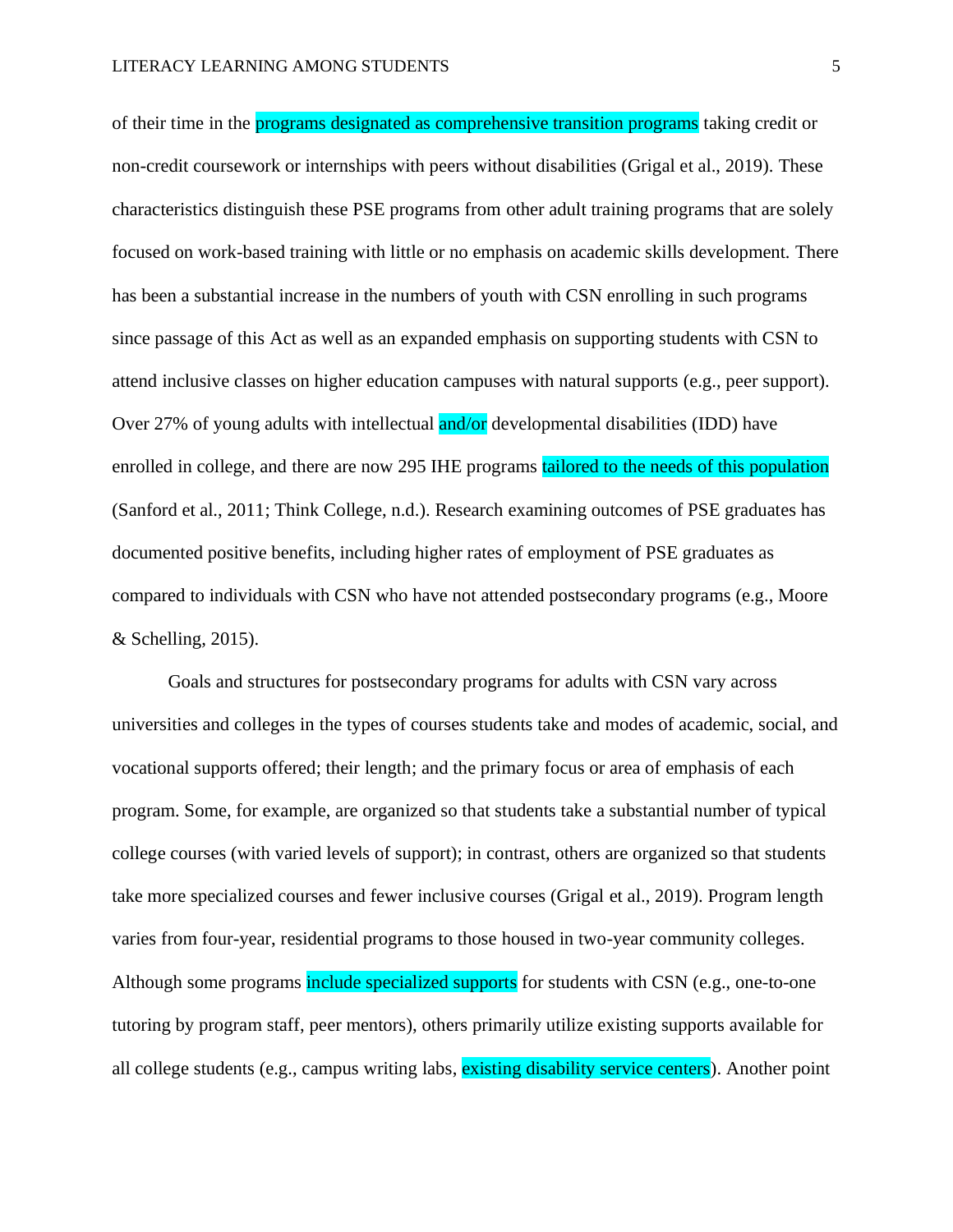of difference in these postsecondary programs is the extent of emphasis on employment. Although all have employment skill development components, some programs have a broader focus that also includes academic and social goals.

All postsecondary programs for students with CSN, regardless of their overarching mission, provide students with some level of academic instruction or academic support. Think College, a national organization dedicated to developing, expanding, and improving inclusive higher education options for people with intellectual disability, highlights provision of academic access for students with ID to college courses taken by students without disabilities as a quality indicator of PSE programs (Think College, n.d). Increased literacy skills could potentially expand that access (e.g., increase participation), leading to additional positive outcomes for students. Postsecondary education would seem, then, to be a potentially promising setting for students with CSN to continue to build their literacy knowledge and skills while working on assignments for courses.

In addition to the literacy learning opportunities in coursework, students with CSN who are enrolled in PSE programs may experience opportunities to learn and practice literacy skills that are associated with being a college student (e.g., scheduling using technology; using a learning management system; using text, email, or social media to communicate with peers or instructors; Pennington et al., 2014). However, relatively few researchers have examined opportunities to expand literacy skills through inclusive university courses or through these associated activities such as social media and using technology. Given the lack of representation of individuals with CSN in adult literacy research in general and the small number of extant studies of literacy development in PSE for this population, further research is warranted. We began an exploration of this area by conducting a scoping review of the existing research that has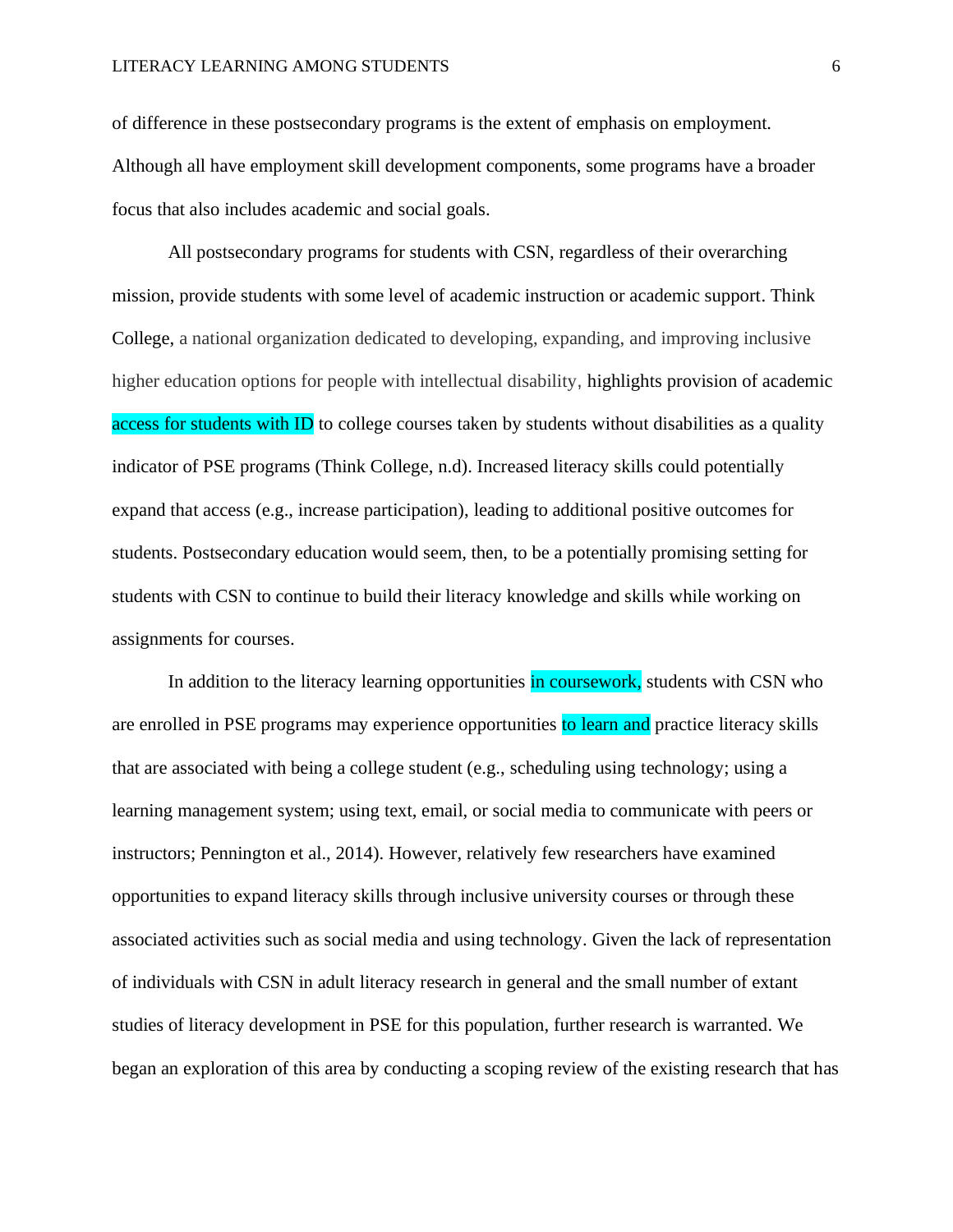examined literacy learning for students with CSN within PSE programs. Scoping reviews synthesize what is known in an area of research and, among other things, identify gaps in knowledge that can be addressed in future studies (Colquhuan et al., 2014). The broad research question guiding our review was: How do students with CSN experience literacy learning opportunities in postsecondary education? We analyzed studies selected for inclusion in this review to describe: (a) participants' characteristics, (b) settings for instruction or intervention, (c) literacy skills targeted, (d) types of instruction or interventions, (e) types of materials used for instruction or assessment, and (f) outcomes of literacy interventions.

#### **Method**

#### **Search Procedures**

We conducted a literature search using the following electronic databases: CINAHL complete, Education Research Complete, PsychInfo, PsychArticles, Academic Search Complete. We limited the search to peer-reviewed studies using the following Boolean phrases and keywords (a) "intellectual dis\*", "multiple dis\*", "developmental dis\*", autism, ASD, "autism spectrum disorder, "severe dis<sup>\*</sup>"; (b) "postsecondary", "post-secondary", transition; and (c) "read\*", literacy. The initial search revealed 614 abstracts after the duplicates were removed. The two authors screened each abstract, and abstracts were selected for a full-text review if they met the following inclusion criteria: the study took place in the United States, the study involved students in a postsecondary program (i.e., a post-high school education program on an IHE campus, designed for adults age 18 or older with intellectual disability, autism, and/or multiple disabilities); at least some of the students included were students with CSN (e.g., ID, ASD, MD), the study was published after 1990 (We selected 1990 because the Individuals with Disabilities Education Act (IDEA) of 1990 included transition planning and support as a mandated service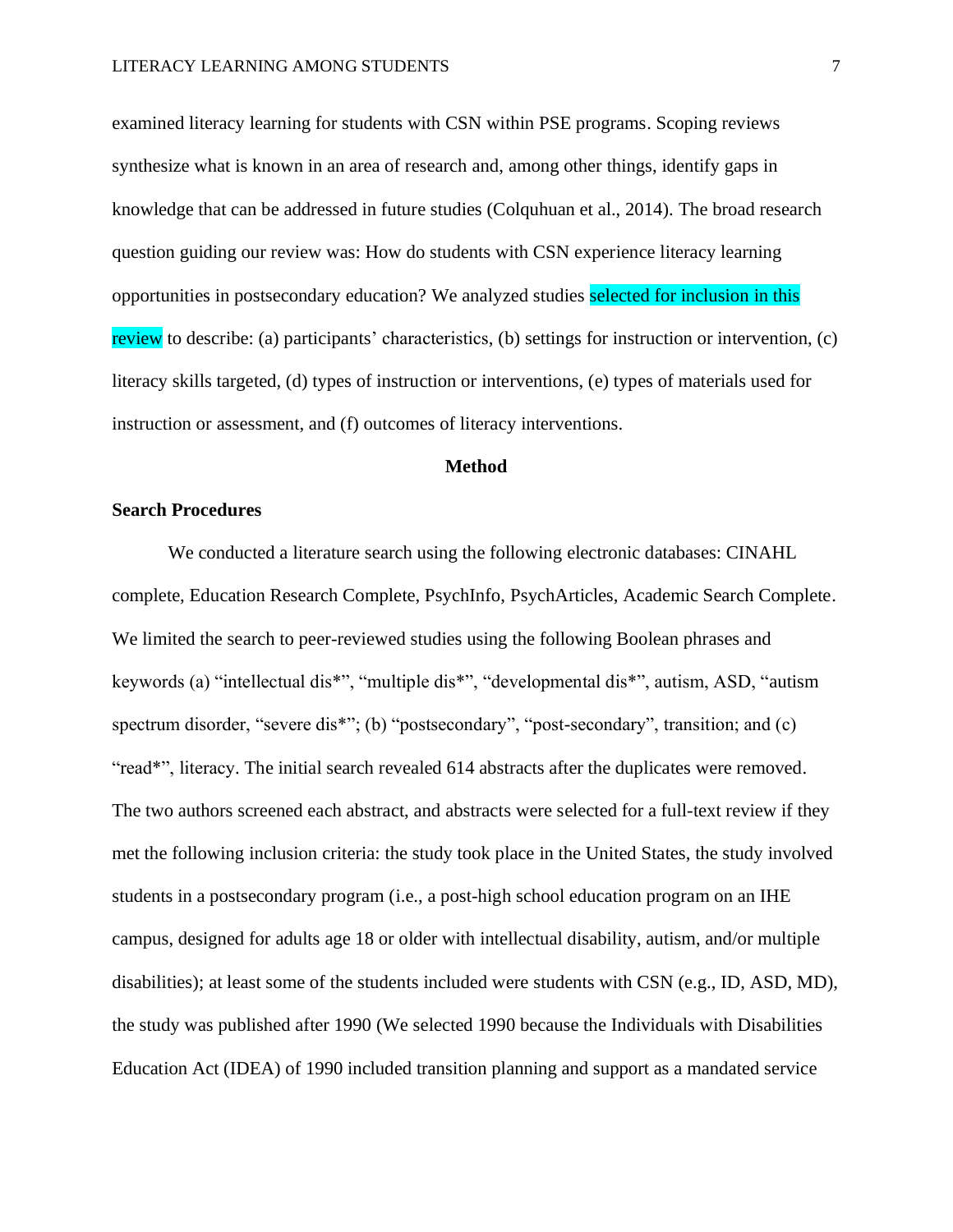which increased interest in development of PSE programs (Neubert et al., 2000); and the study was an investigation of an intervention to targeted literacy skills of PSE students with CSN (e.g., word recognition, vocabulary, writing, reading comprehension, fluency, or skills associated with academic course work such as notetaking). Exclusion criteria for abstracts and articles in this review included studies examining only parent perspectives and interviews, studies that did not examine at least one literacy skill intervention, studies that did not take place in a PSE program, or studies in which participants were not attending a post-secondary education program (e.g., studies in which young adults were enrolled in an employment training program with no focus on developing academic skills).

Because the initial abstract search revealed articles from two special issues, we also reviewed abstracts from these two special issues of *Focus on Autism and Developmental Disabilities* (2010) and *Education and Training in Autism and Developmental Disabilities*  (2004). Following the completion of the abstract reviews, we reviewed 55 full-text articles. Using the same inclusion and exclusion criteria listed above, we selected 14 full-text articles to be included in this review. Reasons for studies' exclusion were varied (i.e., studies did not include participants with ID, ASD, MD; they were not empirical investigations of literacy interventions or instruction; they were conducted in high schools rather than in PSE programs based on college campuses). Following our database search, we also completed an ancestral search of articles in a recently published summary of research completed by Hua et al. (2019). Through referral from colleagues in the field, we also discovered two additional articles which were added to the 14 articles selected for the review. In total, we included 16 articles in this scoping review.

#### **Analysis Procedures**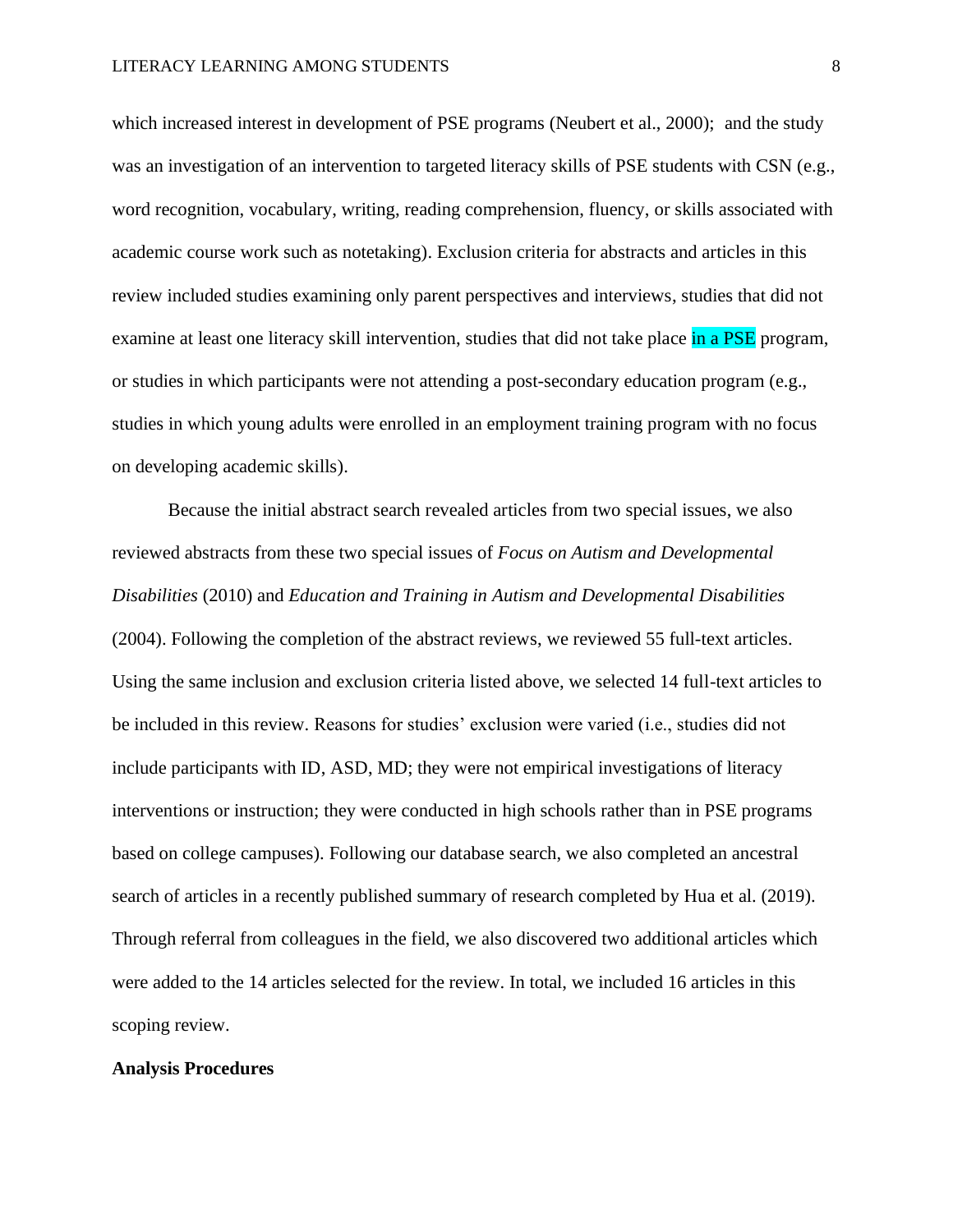To analyze the results of this literature review, the two authors descriptively coded articles for the following categories: type of design, participants and setting, targeted literacy skill (e.g., oral reading fluency, decoding, reading comprehension, sight word recognition, vocabulary knowledge), intervention components, interventionists, instructional materials, and study results. We did not systematically evaluate the quality of studies' designs so conclusions draw from their results may be influenced by design flaws. The results of this analysis are included in Tables 1, 2, and 3. If a study included participants who did not have ID, ASD, or MD and we could exclude their performance data on the dependent variables (e.g., in single case research studies), we did so. For group design studies included in the review, however, it was not possible to disaggregate individual participant data.

#### **Results**

The sixteen studies that met inclusion criteria were published between 2012 and 2018 and appeared in nine different research journals. Notably, nine of the studies were conducted by one research group (researchers at the University of Iowa). Researchers employed a variety of research designs to investigate the literacy experiences of students with CSN enrolled in PSE programs (see Table 1). Most studies employed a single case design (*n* = 10) and most often a multiple baseline across participants (MBP) was chosen. Researchers in six studies used treatment comparison design (i.e., a pre-post group design with a control group).

#### **Participant and Setting Characteristics**

The reviewed studies included 129 participants with CSN in total whose ages ranged from 19 to 25. The majority were male (65%) and the most widely reported participant diagnosis was ID (57%; see Table 1 for more detail on participant characteristics). Although well below reading levels of typically developing college students, (i.e., word recognition, reading fluency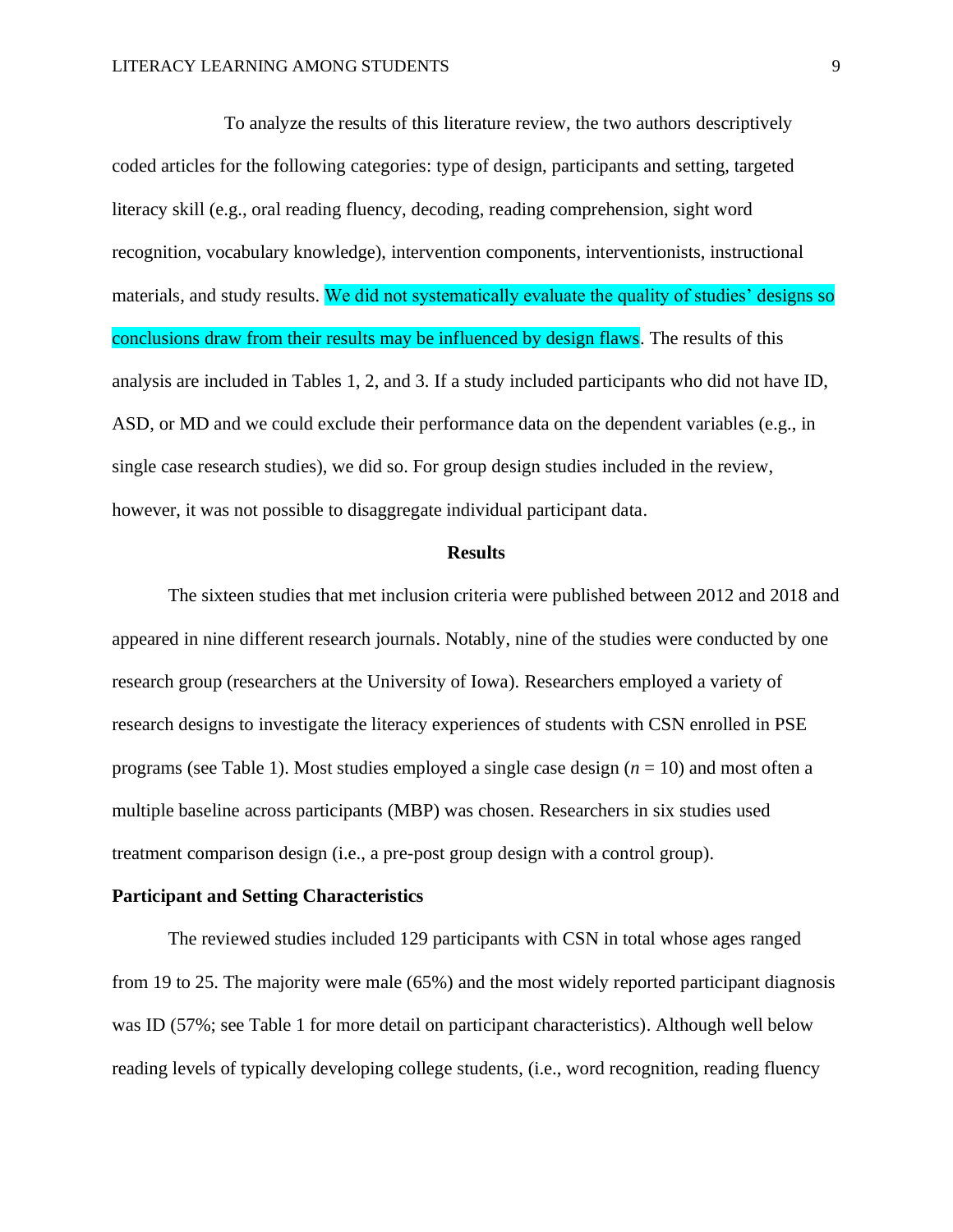and comprehension performance), participants' reading levels across studies reporting this data were relatively high for students with CSN (e.g., first through sixth grade). Researchers provided no description of participants' literacy instructional experiences before entry into the PSE programs, nor details on how current literacy skills were tested, other than some researchers providing scores on standardized tests of reading (e.g., Reed et al., 2016).

Settings for instruction or intervention were not well described in all studies (see Table 1). Of those reporting detailed information, only Reed et al. (2016) took place in part during a typical (inclusive) college classroom. The remainder of the studies in this review took place in specialized classes (i.e., courses offered only to students with CSN;  $n = 5$ ) or non-classroom settings such as faculty offices or conference rooms. The study implemented by Reed et al. (2016) included an intervention that was implemented outside of the inclusive college course; specifically, the interventionist met with two of the three participants in the PSE program lounge to deliver the instruction, and then the interventionist and student attended the course to take notes. The intervention for the third student also took place entirely in this separate setting (lounge; Reed et al., 2016). Almost all studies included in this review used one-to-one instruction to teach participating students targeted literacy skills, likely because of the type of research design selected (e.g., MBP).

#### **Target Behaviors and Interventions**

The sixteen studies included in this review were intervention studies in which researchers taught participants one or more literacy skills. Researchers in seven studies employed systematic instruction to teach literacy skills and in one study, to teach use of an augmented reality (AR; McMahon et al., 2016) app to teach science vocabulary. Pennington et al. (2014) used a robot combined with systematic instruction to teach texting. Nine studies employed cognitive strategy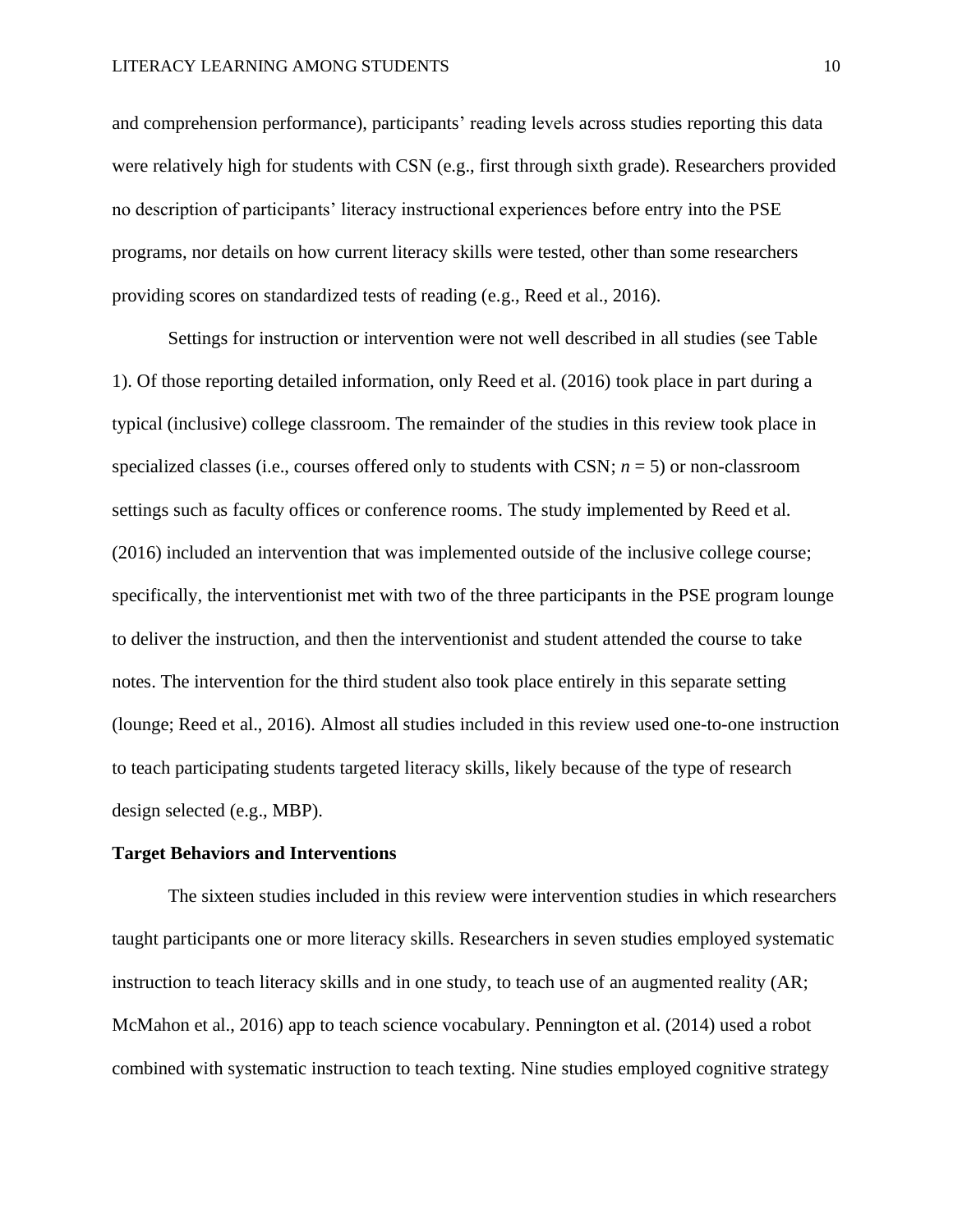instruction, sometimes combined with goal setting to advance self-determination. Reed et al. (2016) targeted note taking skills of the three participants using a "problem solving model of intervention" (Reed et al., 2016, p. 201) in order to be responsive to the student needs.

#### *Intervention Targets*

Researchers utilizing interventions to teach or expand participants' literacy skills targeted an assortment of skills that were primarily focused on one or more of the components of effective literacy instruction (e.g., word recognition, fluency, comprehension, vocabulary, writing; see Table 2). Some researchers focused instruction on teaching a single discrete skill (e.g., Cazzell et al., 2016; sight word recognition) although others targeted improvement of multiple skills within one intervention (e.g., Hua et al., 2018; oral reading fluency, decoding, and reading comprehension). Writing skills were the most commonly taught skill across studies (*n*=6). Creating and editing paragraphs was taught in five separate studies (all by the same research group), and two separate studies taught participants to text on smart phones or create and send email messages across three platforms. Reading comprehension skills were also taught in three studies. Five separate comprehension skills were taught across five different studies. These included recalling details, retelling stories, and answering either inferential or factual questions about passages read. Oral reading fluency was the focus of intervention in two studies (Hua et al., 2012; 2018), and word recognition (sight words or phonics) was the target in two separate studies (Cazzel et al., 2016; Hua et al., 2018). Researchers in two studies taught literacyrelated skills typically needed to be successful in PSE settings (i.e., note taking and paraphrasing; finding information in a course syllabus and using technology to manipulate course information). Only two studies examined outcomes of an intervention designed specifically to improve vocabulary knowledge (Hua et al., 2013; McMahon et al., 2016).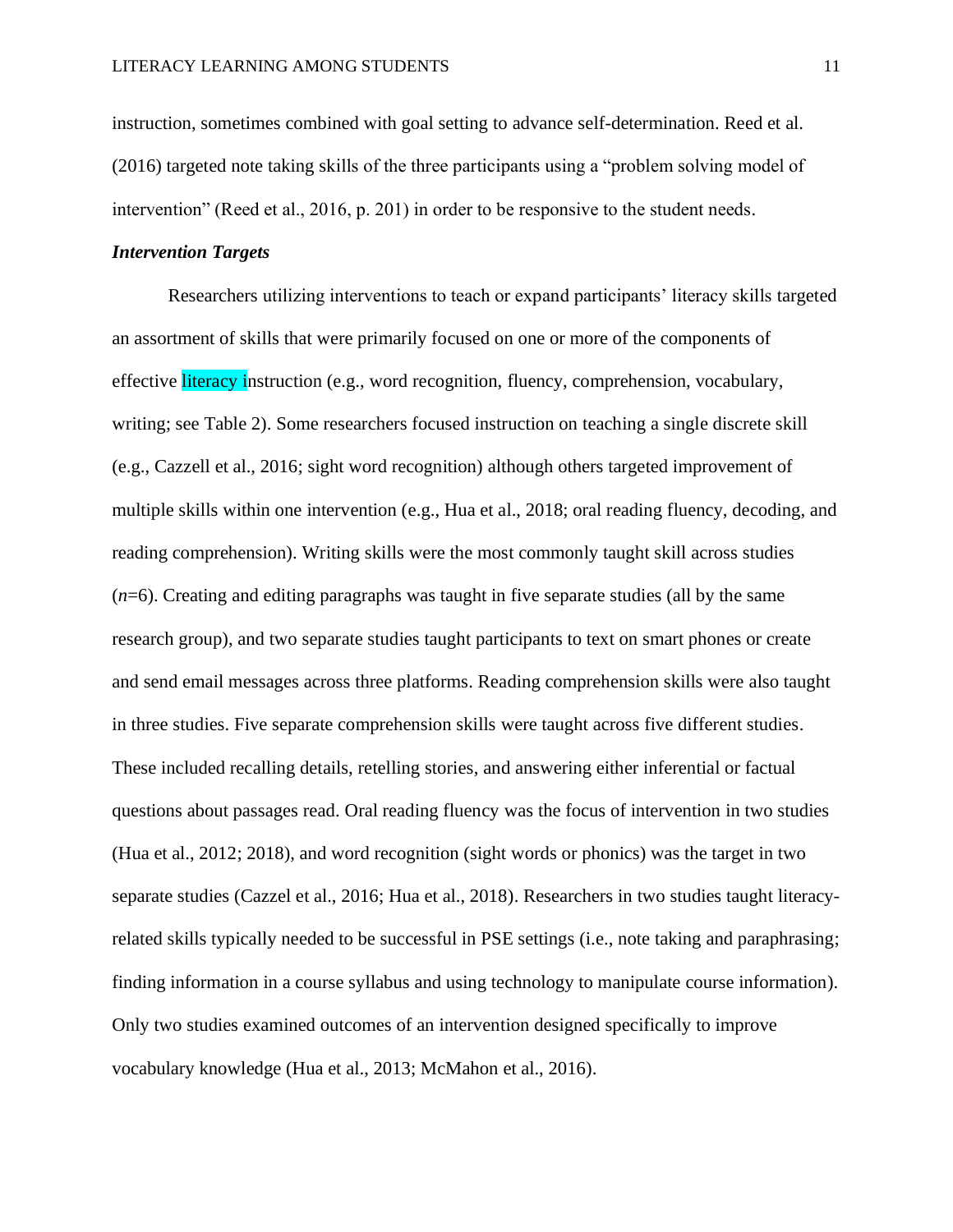#### *Intervention Methods and Results*

Fifteen studies demonstrated positive effects of the various interventions applied to teach literacy skills. The participant in Chezan et al. (2012) acquired the targeted literacy skills and generalized them beyond the teaching examples, but this study's design included only two opportunities to demonstrate an effect which does not allow for documentation of a functional relation between the intervention and changes in the dependent variable. The one study that did not document a positive effect in increasing students' literacy skills is discussed below (Hua et al., 2018).

The instructor or interventionist in the majority of studies was a member of the research team. Five studies employed a member of the PSE program staff as the instructor after providing them with training on the intervention. Undergraduate students were hired for two studies as literacy tutors and trained to deliver the intervention. None of the studies used an interventionist who was the regular instructor in a participant's typical college course, and none of the studies included a peer mentor as the interventionist (See Table 3).

Researchers in only three studies used instructional materials taken directly from participants' inclusive or specialized college courses. These materials included the syllabi from one participant's courses, sight words taken from course texts, or notetaking materials used during class lectures. McMahon et al. (2016) taught participants science vocabulary similar to the vocabulary from the courses in which the participants were enrolled, but the words taught did not come from the participants' actual course materials. Cihak et al. (2015) taught participants to email using their university email system on three different platforms, and Pennington et al. (2014) taught participants to text using a smart phone. All other researchers employed instructional materials and/or assessments they created for the purposes of their interventions.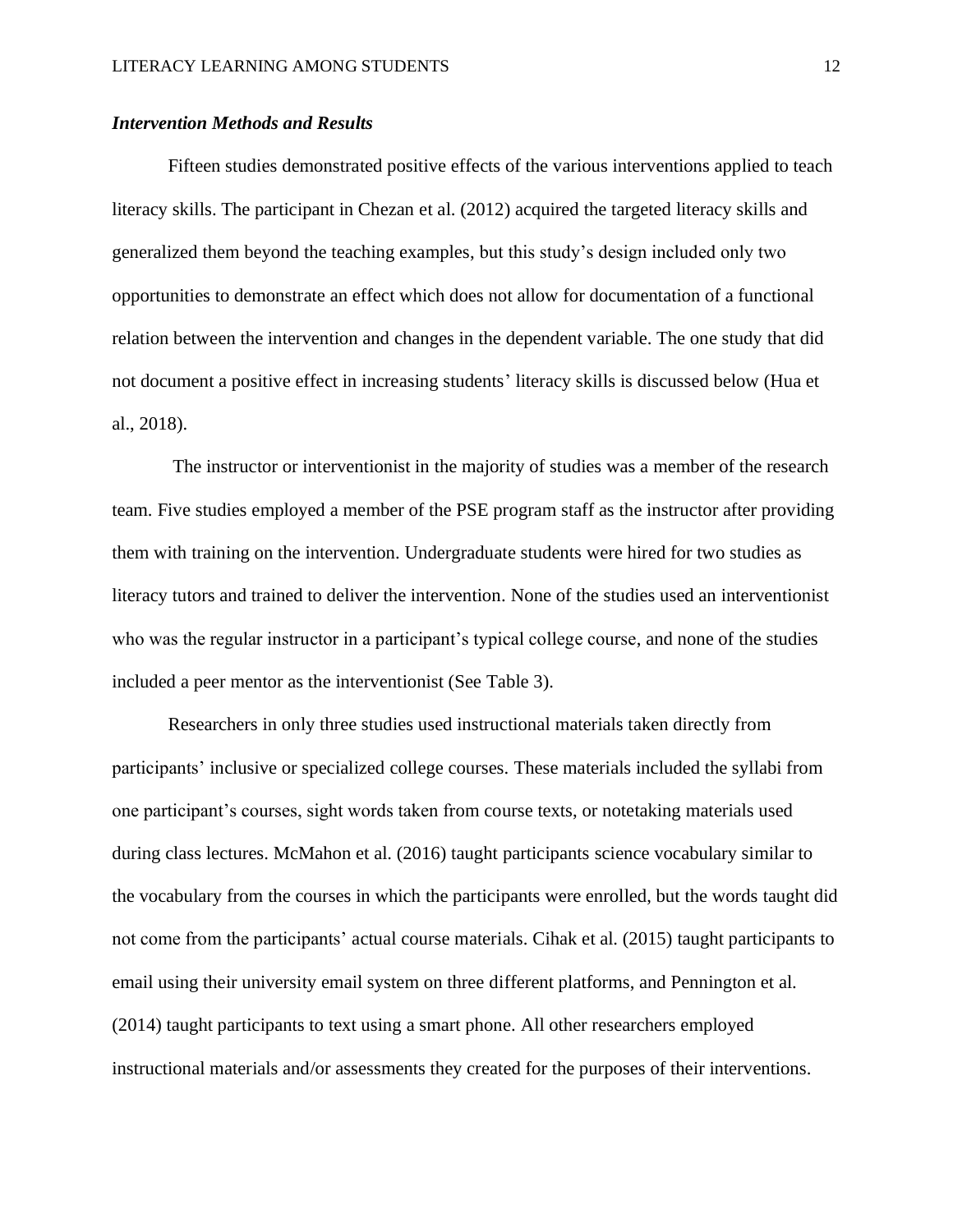These included short stories (often derived from children's literature), writing prompts, and comprehension questions used for assessment. Hua et al. (2018) used AIMSweb passages to assess participants' oral fluency and comprehension as measures of the dependent variables.

The seven studies that relied on systematic instructional procedures (e.g., constant time delay) documented positive outcomes (see note above about the Chezan et al. [2012] study design). These studies employed single case designs and although not all participants had positive outcomes, with the exception of the study completed by Chezan et al., there were three clear demonstrations of effect within each study. McMahon et al. (2016) utilized an augmented reality (AR) app to teach science vocabulary after first using systematic instruction to teach participants how to use the AR app. All four participants successfully learned to label and define three sets of vocabulary terms and rated this type of instruction as enjoyable and helpful in social validity ratings.

Nine studies, most from the same group of researchers (University of Iowa), examined the effects of four different types of cognitive strategy instruction on literacy skills. These strategies had previously been well-researched with students with learning disabilities (e.g., Therrien et al., 2006). The studies included the use of cognitive strategy instruction to support students with a range of developmental disabilities, most notably ID and ASD. Two of these strategies focused on improving reading comprehension (Read-Ask-Put in my own words [RAP] and Reread-Adapt-Answer and Comprehend [RAAC]), and two strategies were designed to improve components of effective writing (e.g., paragraph structure; Enter your first draft-Do a spell check-Interrogate yourself-Type in corrections [EDIT] and Analyze action words-Notice requirements-Set up an outline-Work in the details-Engineer your answer-Review your answer [ANSWER]). As described in Table 3, eight of the nine studies examining strategy instruction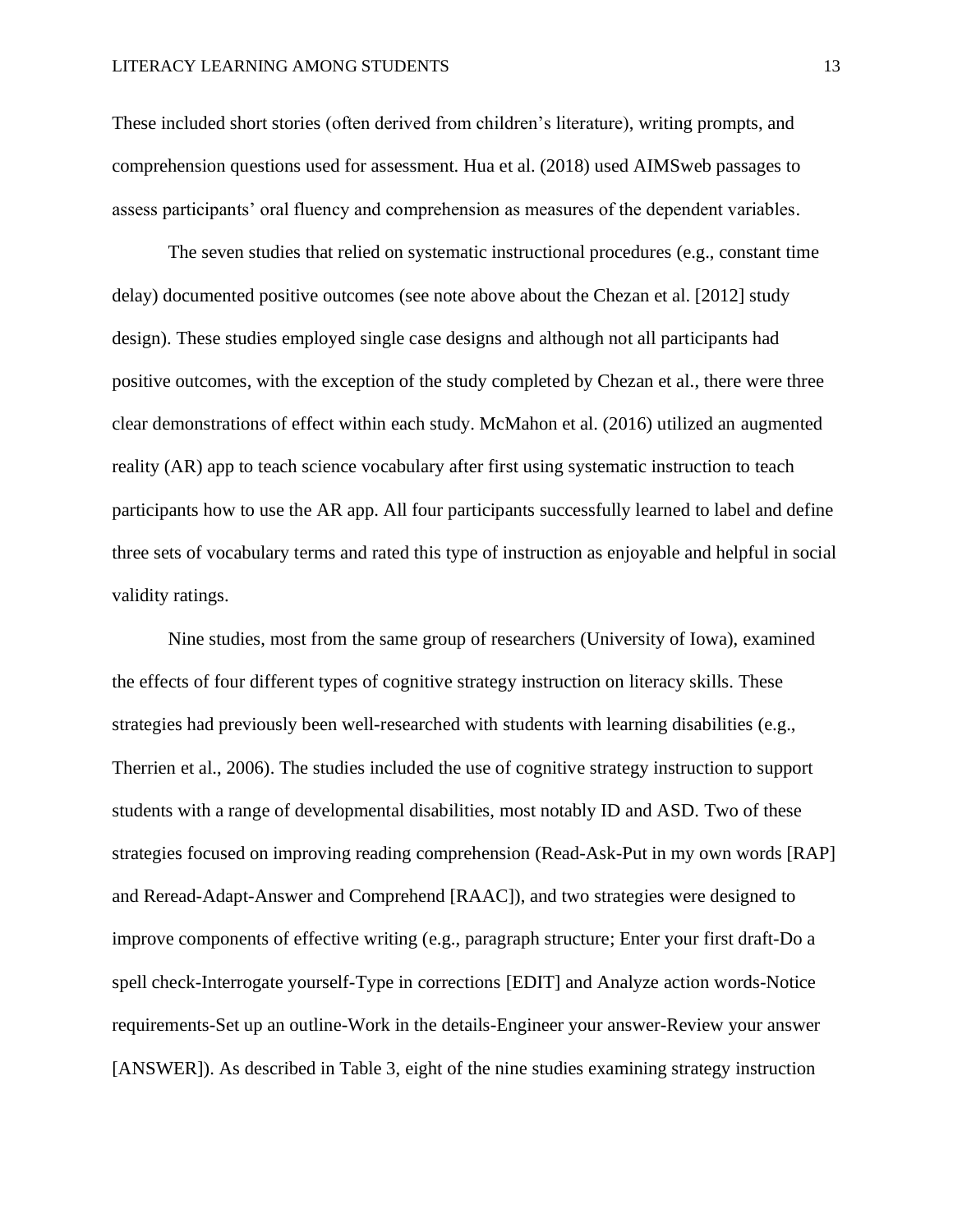reported positive changes in participants' reading or paragraph writing skills after intervention. The study that did not document a functional relationship between the strategy instruction (combined with goal setting) and the targeted comprehension or writing skill was the only one that used non-researcher developed materials to assess the dependent variable but instead used passages from AIMSweb (Hua et al., 2018). Participants in this study also received relatively brief duration of strategy instruction (5-14 sessions). The six studies employing strategy instruction as the independent variable that utilized a treatment comparison design found significant differences in performance on reading comprehension or writing skills between the intervention and control groups.

The intensity of intervention varied widely across the reviewed studies making it difficult to analyze any effect of this variable on outcomes. Length and frequency of intervention sessions ranged from as short as 12-15 min three times per week (e.g., McMahon et al., 2016), to 60-min sessions two times per week (Hua et al., 2014; see Table 3). The total number of interventions sessions was also variable, ranging from as few as 5 sessions for some participants (e.g., Hua et al., 2018) to as many as 16 for others (e.g., Woods-Groves et al., 2015). Researchers in all but one study measured intervention fidelity, most using researcher-developed procedural checklists and all reported high levels of fidelity.

#### **Discussion**

Overall, very few studies have examined PSE settings as a place for continued literacy instruction for students with CSN. We were able to locate only 16 studies meeting selection criteria for this scoping review. In 15 of these studies, the intervention implementation resulted in an increase in student skills in literacy. However, the research included in this review mostly targeted literacy skills in isolation, using content and materials that were not derived from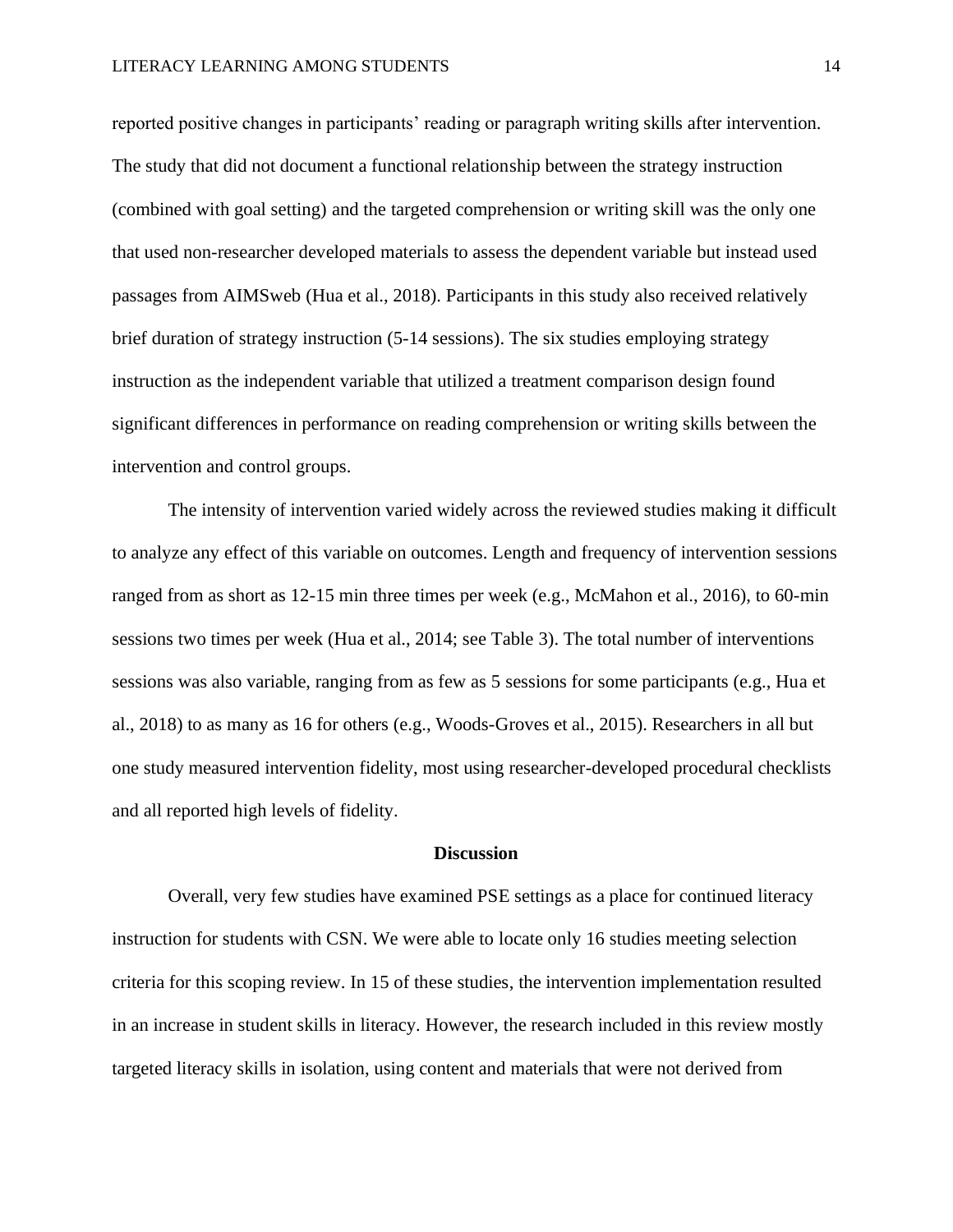inclusive PSE courses, and researchers often implemented interventions that were separated from the typically occurring courses. Consideration of the gaps in the existing research is necessary given the potential for inclusive PSE programs to provide literacy learning opportunities that are meaningful and age-appropriate for individuals with CSN who may not have receive sustained, evidence-based literacy instruction during their PK-12 schooling. Having the opportunity to acquire and hone their literacy skills within PSE settings may contribute to improved positive outcomes across an array of life domains, and has the potential to support increased inclusion in their community if they are able to use literacy skills to communicate and connect with others (e.g., texting, email, social media), manage daily living demands, and be successful in

#### employment.

Although most participants experienced an increase in literacy skills as a result of the interventions implemented, it is important to note that the majority of the participants in the included studies were able to read between the first and sixth grade reading level and therefore may not represent many individuals with CSN (e.g., individuals with ID) who may be emergent readers (e.g., Di Blasi et al., 2019; Ratz & Lenhard, 2013). Additionally, individuals who participated in the included studies did not use Augmentative and Alterative Communication (AAC) systems and so likely do not represent all students with complex communication needs who attend PSE programs.

Importantly, almost all studies in this review took place in specialized, non-inclusive settings or classes that participants were taking with other students who had disabilities. Only one study took place in part in the inclusive college course, but the instruction for the intervention took place in a separate location (PSE program lounge; Reed et al., 2016). The most recently published report from Think College on the progress of funded projects stated that 56%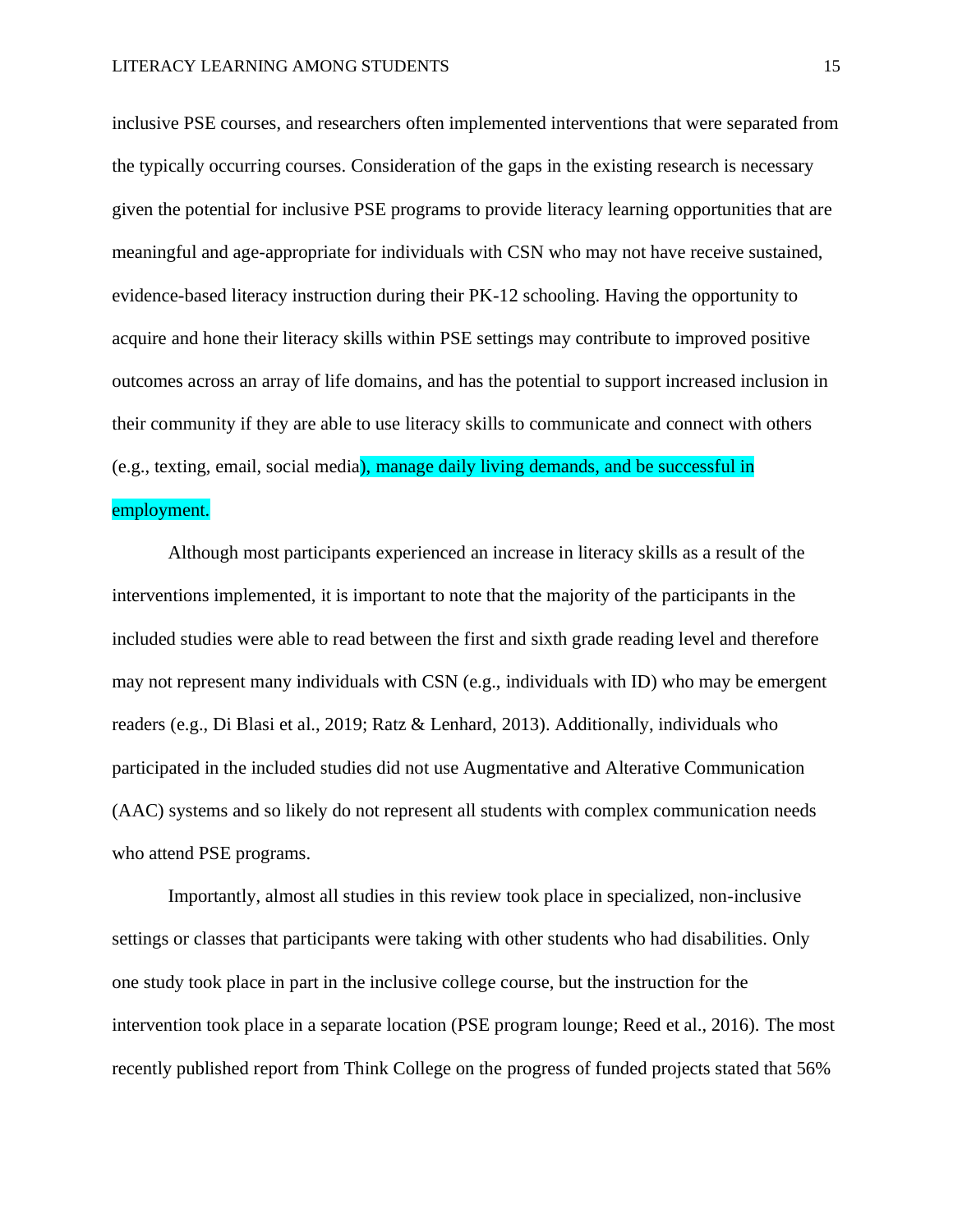of class time was spent in inclusive courses (Grigal et al., 2019); however, almost all of the studies examined in this review did not take place in inclusive courses. This represents a significant gap in the existing literature on literacy learning opportunities in inclusive university courses that students with CSN may be taking with their peers who do not have disabilities.

Most of the intervention and assessment materials used in the studies were created by the researchers, representing an additional gap in the current understanding of how students experience literacy learning opportunities through course materials in inclusive university courses. In studies that used materials linked to a course, the focus and materials were still limited; for example, researchers used syllabi from the course in one study (Chezan et al., 2012) and sight words taken from the course textbook in a different study (Cazzell et al., 2016). This represents a gap in the understanding of how students can be supported to access textbooks, reading materials, lectures, or group assignments in inclusive courses.

The interventionists in the studies in this review represent an additional gap in the existing research given that the interventionists were often researchers or graduate students in special education. Eighty six percent of funded PSE programs use peer mentors to support students enrolled in the program (Grigal et al., 2019), so this finding represents a substantial gap in the understanding of how peer mentors may support continued development in literacy skills.

The results of this review are particularly important to consider given the recent findings from Transition and Postsecondary Programs for Students with Intellectual Disabilities (TPSID) researchers that attending inclusive university courses is related to more positive employment outcomes (Grigal et al., 2019). It is possible that developing literacy skills that enhance participation in inclusive university courses may increase the likelihood that students will be included in those classes and experience the short and long-term benefits of doing so. Given the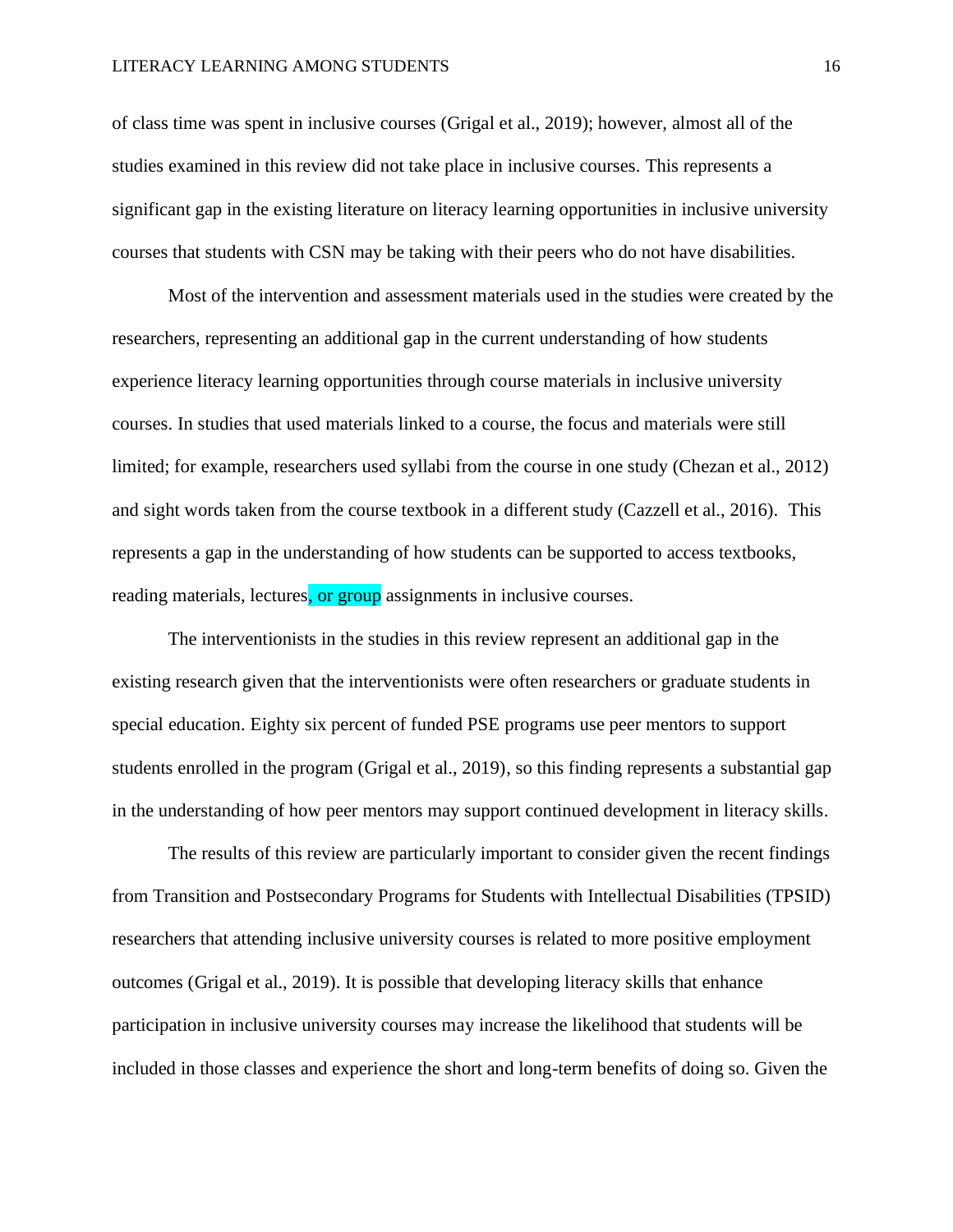importance of literacy skills across the lifespan as well as the potential for PSE settings to provide a natural opportunity for continued literacy instruction and learning opportunities, these results suggest necessary directions for future research and practice.

#### **Limitations**

Although we used a systematic process for searching the literature, it is possible that relevant articles were not selected due to errors in the library database search process. Given the purpose of this scoping review, we did not systematically evaluate the quality of studies' designs and procedures so conclusions drawn from their results may be influenced by design flaws. A careful examination of the quality of the studies could identify areas for improved research.

#### **Implications**

Overall, there is a need for future research to investigate naturally occurring literacy learning opportunities for students with CSN in PSE programs. In many inclusive PSE programs, students attend university courses with peers who do not have disabilities, they are supported to participate in and complete in-class activities or assignments outside of class, and they are supported to participate in internships and recreational activities on and off of the **PSE** campus. Given the rich opportunity these experiences pose for learning content relevant to future employment and perhaps incidentally practicing literacy skills, (e.g., reading content related to their interests, finding transportation or job-related information online, using the course learning management system, communicating with instructors via email, communicating with peers via texting or social media), future research should investigate how students are supported to participate in literacy learning opportunities in these PSE programs. For example, future research should investigate the impact of embedded instruction as an intervention for supporting an individual with CSN to learn content in an inclusive university course. Embedded instruction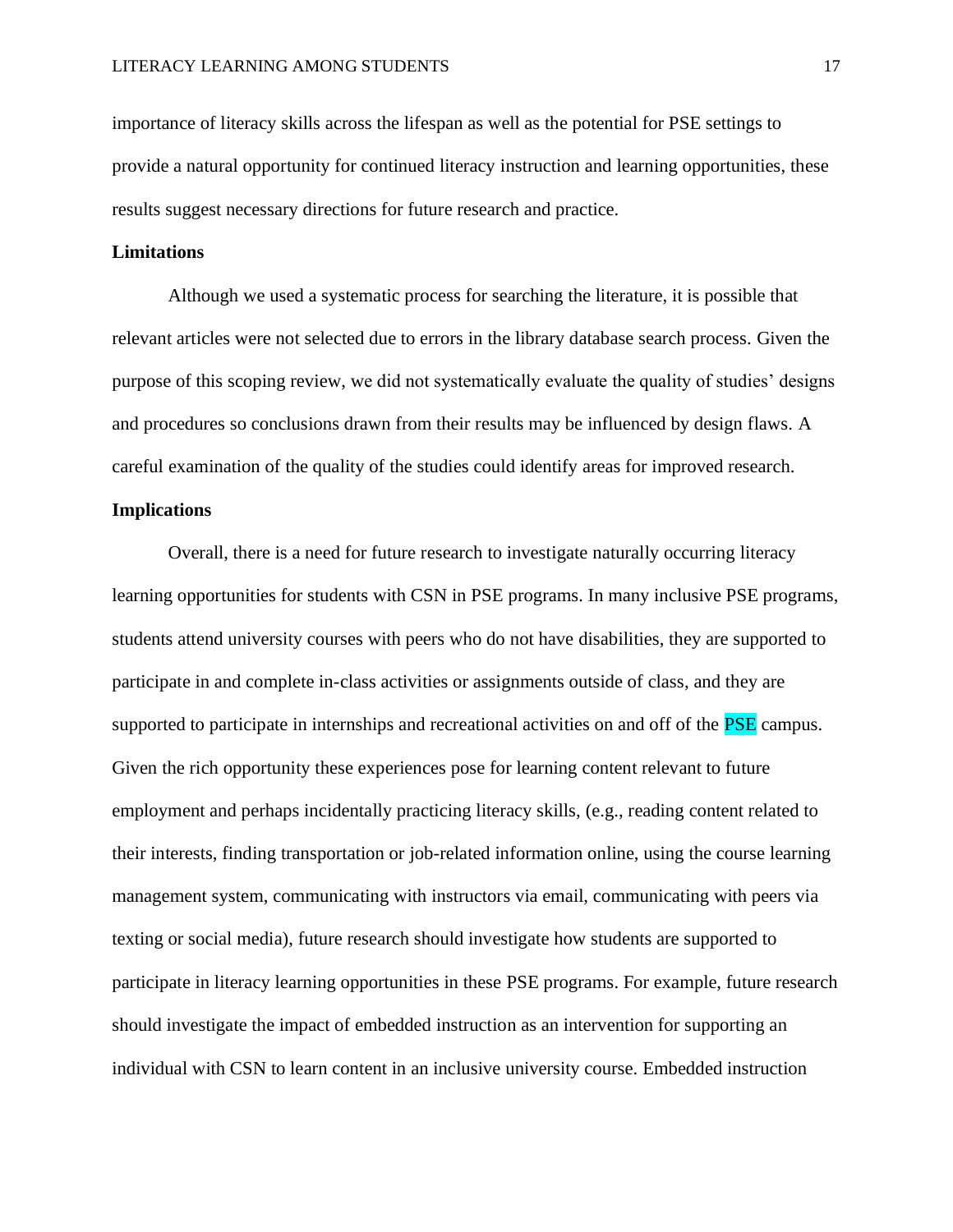(McDonnell et al., 2002) is an evidence-based practice for students in K-12 general education classrooms (Jimenez & Kamei, 2015); however, its potential for supporting students with CSN in inclusive PSE courses has not been investigated. Given the frequency of peer supports for students with CSN in inclusive PSE courses (e.g., 100% of TPSID-funded projects incorporated peer supports; Grigal et al., 2019), a necessary direction for future research is to investigate the impact of embedded instruction with peer mentors as the interventionists. The existing research examined in this review does not provide any insight into how interventions can be designed and implemented in inclusive PSE courses as a support for the student with CSN.

Future research must also investigate the effectiveness of accommodations and modifications that may be provided in inclusive PSE programs to support students with CSN to access the content in inclusive **PSE** courses. The findings of this review revealed a dominant focus on researcher-created materials, which leaves a significant gap in the research regarding the design and implementation of accommodations and modifications to support access to the content in inclusive PSE courses. The implementation of accommodations and modifications in inclusive classrooms has been investigated in research in K-12 settings and is associated with positive outcomes (Lee et al., 2010); however, the impact of such supports for literacy in inclusive PSE programs has not been investigated at all. Given that students with CSN may be accessing such supports in order to participate in these courses, this is a critical direction for future research.

As inclusive PSE programs continue to develop and expand, it will be important for program personnel to consider the naturally occurring opportunities for learning literacy skills through not only coursework, but also internships, recreation, and social activities. Beyond this willingness to think about the participation of students with CSN in these contexts in an inclusive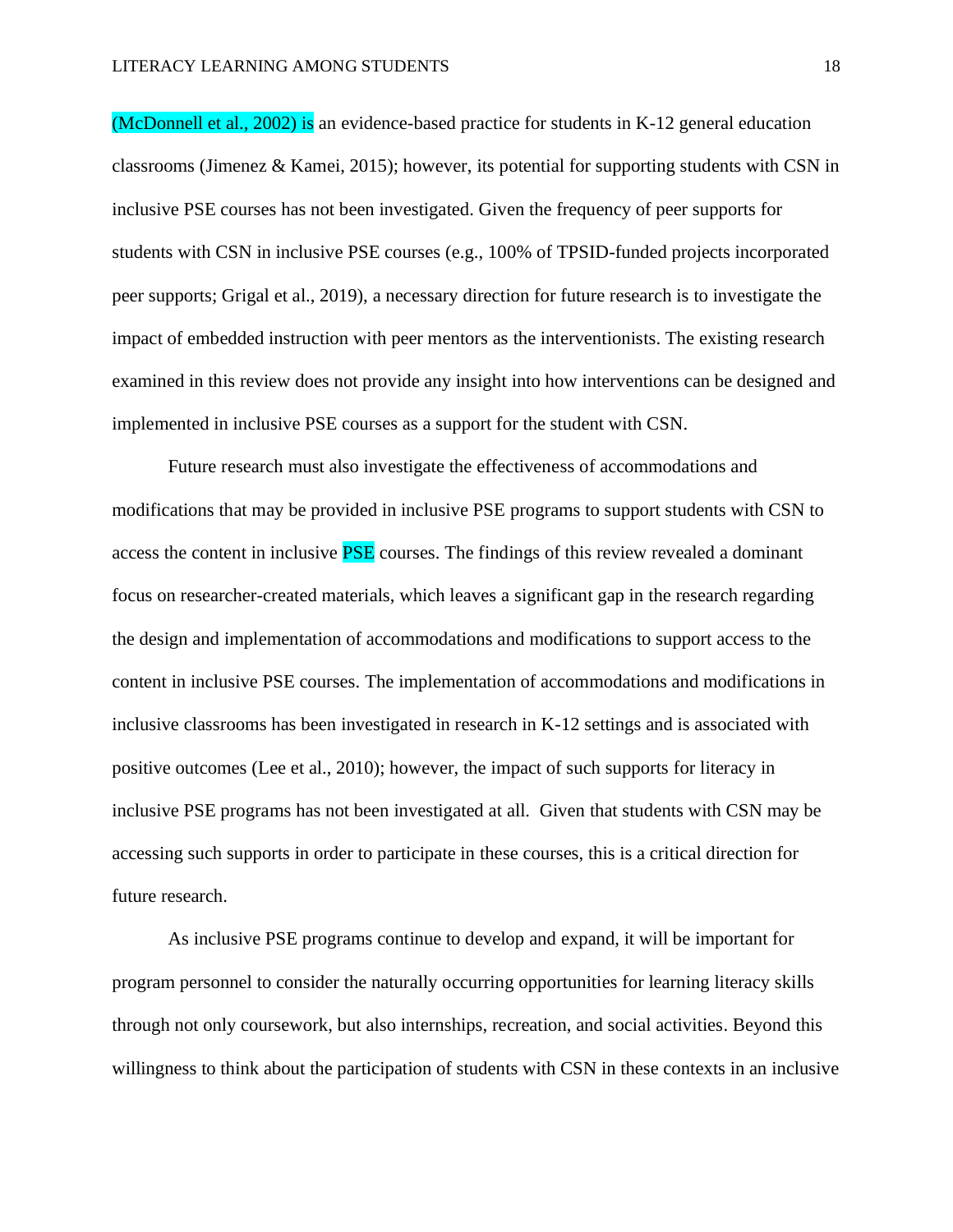way, it is important to consider the different types of literacy skills an individual with CSN might practice during a course or during internships or recreation and social activities. For example, using text-to-speech features on mobile devices or laptops provide an opportunity for the student to practice listening comprehension. Using speech-to-text features on mobile devices or laptops offer an opportunity for the student to practice reading fluency or decoding strategies as the students read what the device typed. Additionally, participation in inclusive **PSE** courses offers a tremendous opportunity to access new vocabulary, for which technology is available to support the understanding and integration of that vocabulary into the student's assignments.

Opportunities for gaining literacy skills associated with activities and tasks that are meaningful and naturally occurring in inclusive PSE programs include the use of social media; sending emails to instructors, peers, or employment supervisors; finding information online; or texting. All college and university students use technology to not only engage in coursework but also to connect with each other, and many of these technology-based skills involve literacy either through written expression or listening or reading comprehension. These are meaningful ways for individuals with CSN to **acquire and** practice literacy skills, but most importantly, these literacy skills support engagement in activities that will promote connections with others (e.g., email, texting, social media) and greater levels of inclusion and belonging in their community. The research identified in this review was implemented in separate settings and did not support the individuals with CSN to connect with others for coursework, social, or employment reasons (Cihak et al., 2015; Pennington et al., 2014). Therefore, there is a critical need to examine the naturally occurring literacy learning opportunities that would be supported by technology.

### **Conclusion**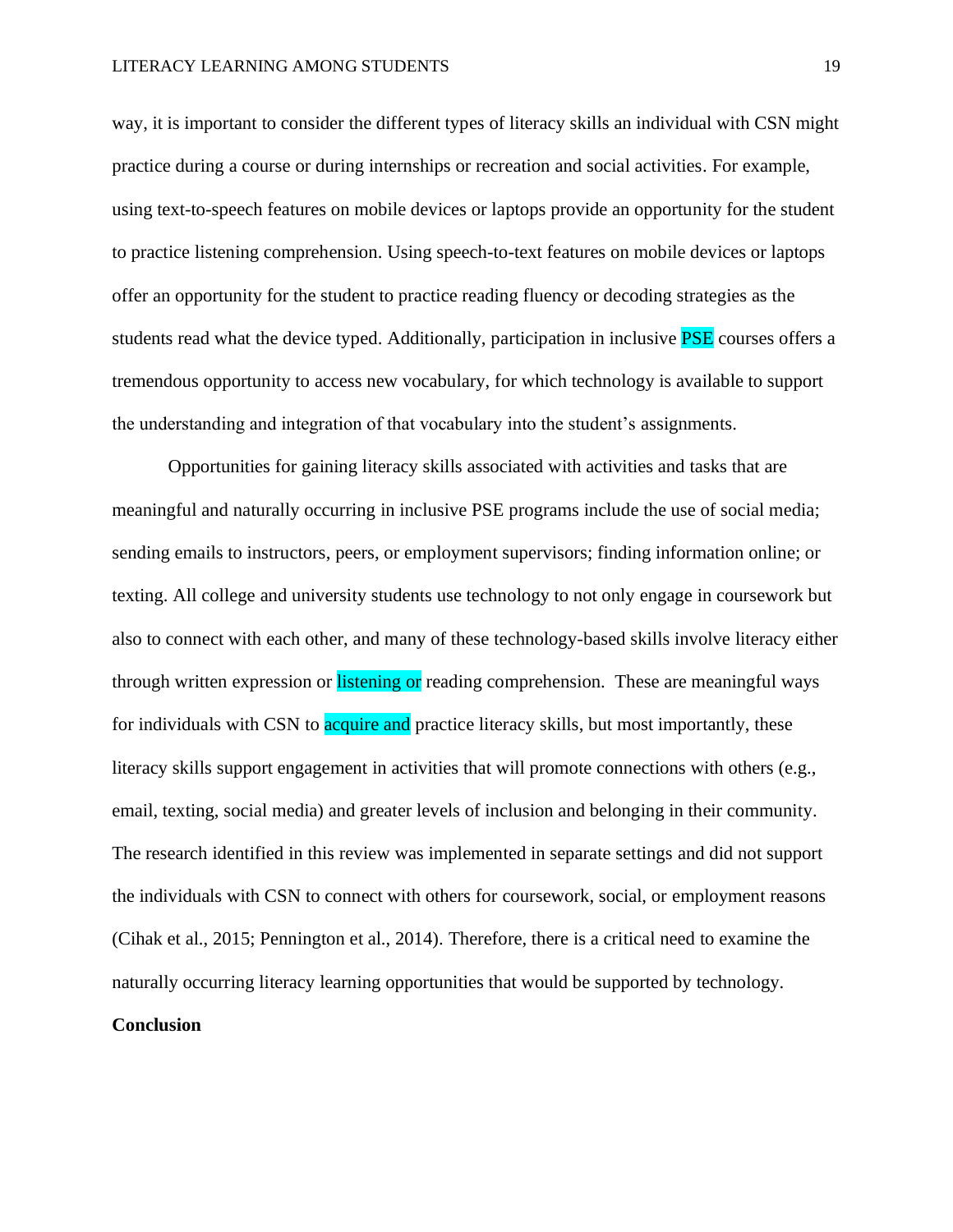The findings of this scoping review revealed a relatively small set of existing research that has investigated interventions targeting literacy skills for students with CSN enrolled in PSE programs. Although this research documented increases in student skills, there is a need for future research to use appropriate and rigorous research methodologies, and to investigate interventions that focus on literacy skills in naturally occurring courses that students with CSN are taking with their peers who do not have disabilities. Future research should also investigate the integration of naturally occurring materials, accommodations, modifications, and interventionists that are already involved in the course (e.g., peer mentors, course instructors). Given the need for students with CSN to gain literacy skills that will support positive outcomes and increased involvement and inclusion in their community, future research should investigate ways to embed literacy learning opportunities in inclusive PSE programs.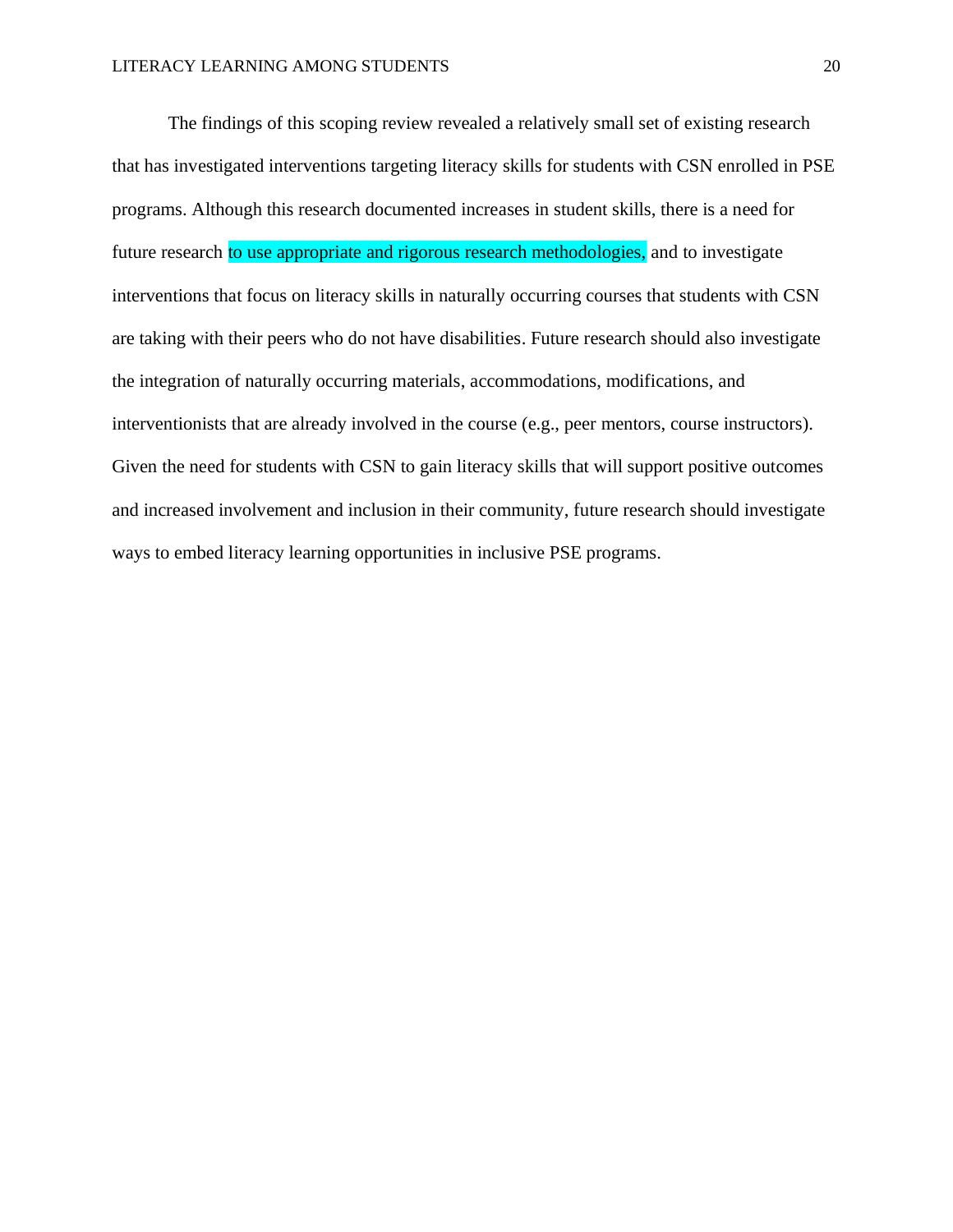#### **References**

Cazzell, S., Browarnik, B., Skinner, C., Cihak, D., Ciancio, D., McCurdy, M., & Forbes, B. (2016), Extending research on a computer-based flashcard reading intervention to postsecondary students with intellectual disabilities. *School Psychology Forum: Research in Practice, 10*(2), 191-206. [https://doi.org/10.1037/spq0000172](https://psycnet.apa.org/doi/10.1037/spq0000172)

Chezan, L. C., Drasgow, E., & Marshall, K. L. (2012). A report on using general-case programming to teach collateral academic skills to a student in a postsecondary setting. *Focus on Autism and Other Developmental Disabilities, 27*(1), 22-30. [https://doi.org/10.1177/1088357611428334](https://doi.org/10.1177%2F1088357611428334)

Cihak, D. F., McMahon, D., Smith, C. C., Wright, R., & Gibbons, M. M. (2015). Teaching individuals with intellectual disability to email across multiple device platforms. *Research in Developmental Disabilities, 36*, 645-656.

<http://dx.doi.org/10.1016/j.ridd.2014.10.044>

College & Career Readiness & Success Center (2013). Predictors of postsecondary success. Retrieved April 16, 2019, from

[https://ccrscenter.org/sites/default/files/CCRS%20Center\\_Predictors%20of%20Postsecon](https://ccrscenter.org/sites/default/files/CCRS%20Center_Predictors%20of%20Postsecondary%20Success_final_0.pdf) [dary%20Success\\_final\\_0.pdf](https://ccrscenter.org/sites/default/files/CCRS%20Center_Predictors%20of%20Postsecondary%20Success_final_0.pdf)

Colquhoun, H. L., Levac, D., O'Brien, K. K., Straus, S., Tricco, A. C., Perrier, L., Kastner, M., & Moher, D. (2013) Scoping reviews: Time for clarity in definition, methods, and reporting. *Journal of Clinical Epidemiology, 67,* 1291-1294.

http://dx.doi.org/10.1016/j.jclinepi.2014.03.013

Di Blasi, F. D., Buono, S., Cantagallo, C., Di Filippo, G., & Zoccolotti, P. (2019). Reading skills in children with mild to borderline intellectual disability: A cross-sectional study on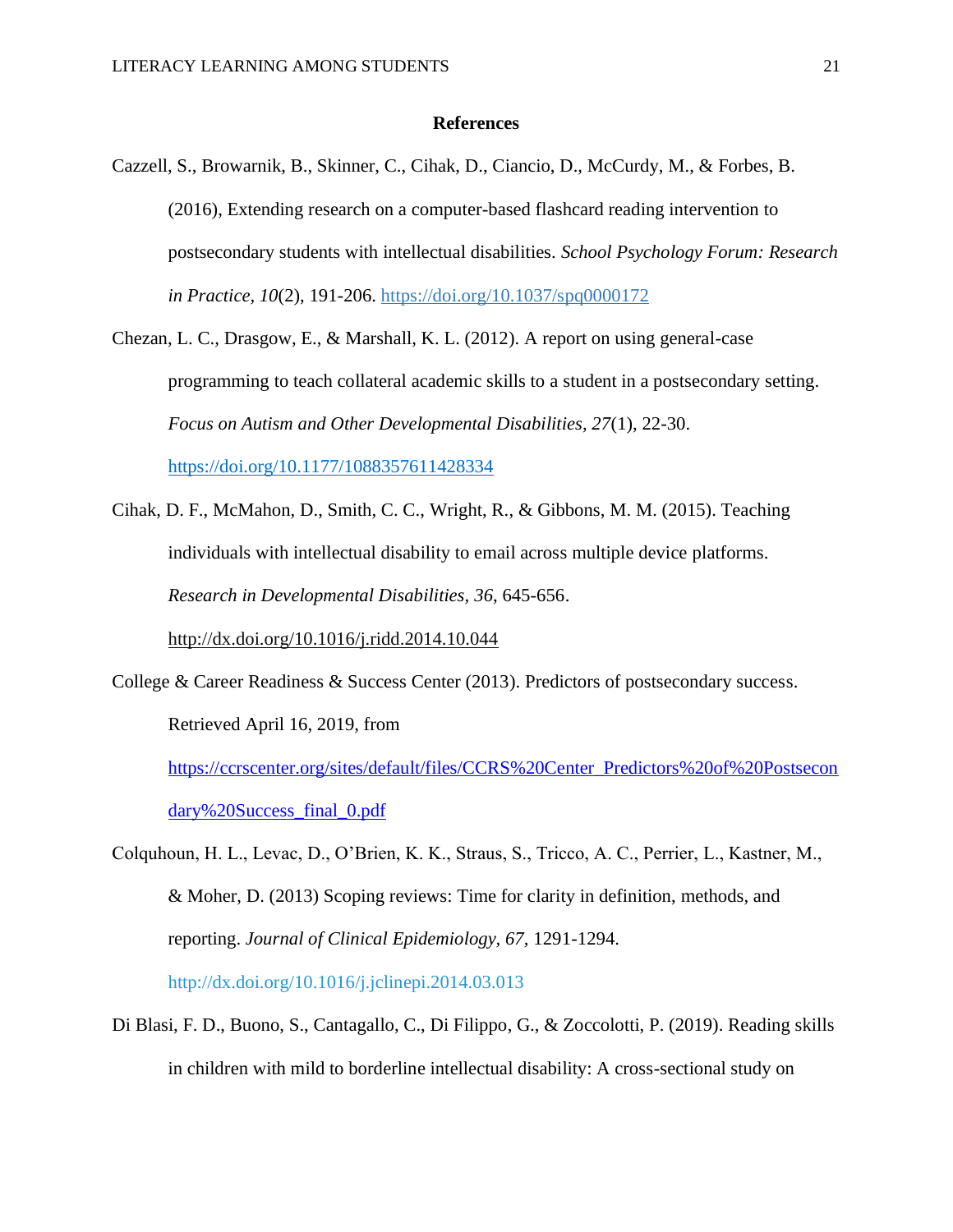second to eight graders. *Journal of Intellectual Disability Research, 63*(8), 1023-1040. https://doi: 10.1111/jir.12620

- Erickson, K. A., Koppenhaver, D. A., & Yoder, D. E. (1994). *Literacy and adults with developmental disabilities* (TR94-15). Philadelphia: National Center on Adult Literacy.
- Forts, A. M., & Luckasson, R. (2011). Reading, writing, and friendship: Adults implications of effective literacy instruction for students with intellectual disability. *Research & Practice for Persons with Severe Disabilities*, *36*(3-4), 121-125.

[https://doi.org/10.2511/027494811800824417](https://doi.org/10.2511%2F027494811800824417)

- Grigal, M., Hart, D., Papay, C., Smith, F., Domin, D. & Lazo, R. (2019). *Year four annual report of the TPSID model demonstration projects (2018–2019)*. Institute for Community Inclusion.
- Hua, Y., Hendrickson, J. M., Therrien, W. J., Woods-Groves, S., Ries, P. S., & Shaw, J. J. (2012). Effects of combined reading and question generation on reading fluency and comprehension of three young adults with autism and intellectual disability. *Focus on Autism and Other Developmental Disabilities, 27*(3), 135-146.

<https://doi:1177/1088357612448421>

- Hua, Y., Therrien, W. J., Hendrickson, J. M., Woods-Groves, S., Ries, P. S., & Shaw, J. W. (2012). Effects of combined repeated reading and question generation intervention on young adults with cognitive disabilities. *Education and Training in Autism and Developmental Disabilities, 47*(1), 72-83.
- Hua, Y., Woods-Groves, S., Ford, J. W., & Nobles, K. A. (2014). Effects of the paraphrasing strategy on expository reading comprehension of young adults with intellectual disability. *Education and Training in Autism and Developmental Disabilities, 49*(3), 429-439.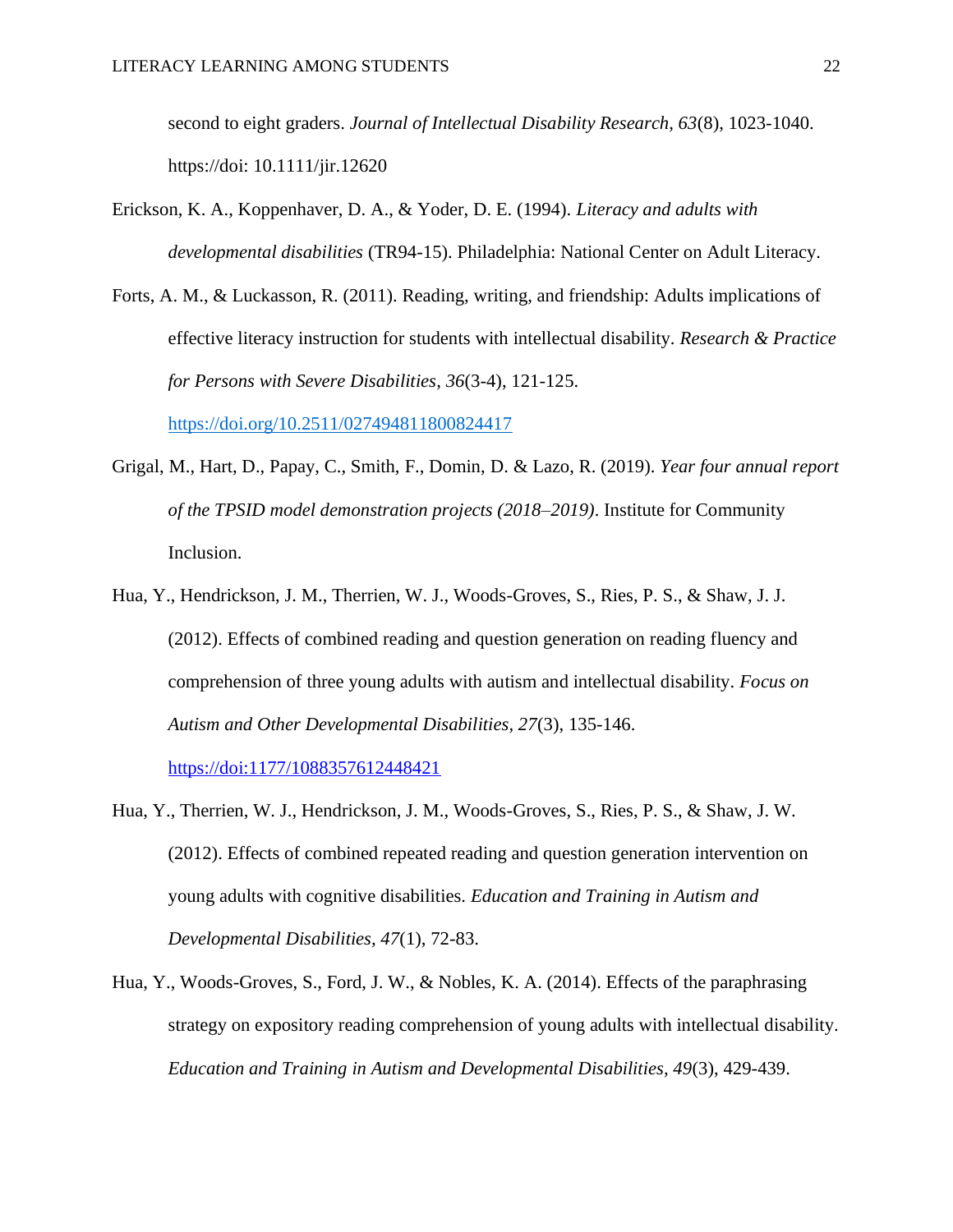- Hua, Y., Woods-Groves, S., Kaldenberg, E. R., & Scheidecker, B. J. (2013). Effects of vocabulary instruction using constant time delay on expository reading of young adults with intellectual disability. *Focus on Autism and Other Developmental Disabilities, 28(*2), 89-100. [https://doi.org/10.1177/1088357613477473](https://doi.org/10.1177%2F1088357613477473)
- Hua, Y., Woods-Groves, S., & Yuan, C. (2019). Literacy interventions for young adults with intellectual and developmental disabilities in the inclusive postsecondary education settings: A review of a program of research. *Journal of Inclusive Postsecondary Education*, *1*(1). https://doi.org/10.13021/jipe.2019.2456
- Hua, Y., Yuan, C., Monroe, K. Hinzman, M. L., Alqahtani, S., Alwahbi, A. A., & Kern, A. M. (2018). Effects of the reread-adapt and answer-comprehend and goal setting intervention on decoding and reading comprehension skills of young adults with intellectual disabilities. *Developmental Neurorehabilitation, 21*(5), 279-289.

<https://doi.org/10.3109/17518423.2016.1139011>

- Jimenez, B. A., & Kamei, A. (2015). Embedded instruction: An evaluation of evidence to inform inclusive practice. *Inclusion, 3*(2), 132-144. doi:10.1352/2326-6988-3.3.132
- Kutner, M., Greenberg, E., Jin,Y., Boyle, B., Hsu,Y., & Dunleavy, E. (2007). *Literacy in everyday life: Results from the 2003 National Assessment of Adult Literacy* (NCES 2007–480). U.S. Department of Education. Washington, DC: National Center for Education Statistics.
- Lee, S.-H., Wehmeyer, M., Soukup, J., & Palmer, S. (2010). Impact of curriculum modifications on access to the general education curriculum for students with disabilities. *Exceptional Children*, *76*(2), 213–233. https://doi.org/10.1177/001440291007600205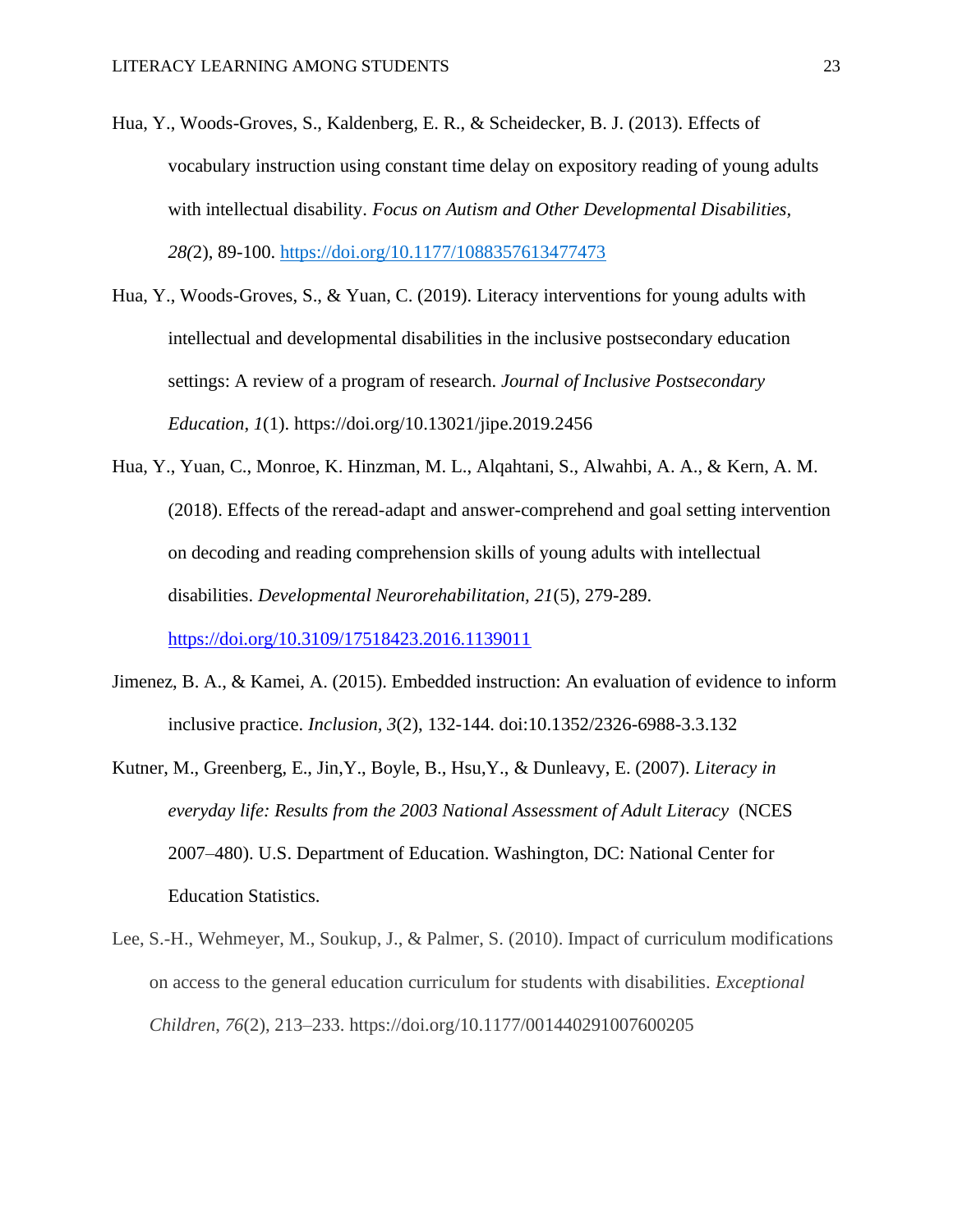Lesgold, A. M., & Welch-Ross, M. K. (2012). *Improving adult literacy instruction: Options for practice and research*. National Research Council (U.S.). Committee on Learning Sciences: Foundations and Applications to Adolescent and Adult Literacy. Washington, D.C. : The National Academies Press.

- Lundberg, I., & Reichenberg, M. (2013). Developing reading comprehension among students with mild intellectual disabilities: An intervention study. *Scandinavian Journal of Educational research, 57*(1), 89-100. https://doi.org/10.1080/00313831.2011.623179
- Ma, J., Pender, M., & Welch, M. (2016). *Education pays 2016: The benefits of higher education for individuals and society*. The College Board.
- McDonnell, J., Johnson, J. W., Polychronis, S., & Risen, T. (2002). Effects of embedded instruction on students with moderate disabilities enrolled in general education classes. *Education and Training in Mental Retardation and Developmental Disabilities, 37*(4), 363-377.
- McMahon, D. D., Cihak, D. F., Wright, R. E., & Bell, S. M. (2016). Augmented reality for teaching science vocabulary to postsecondary education students with intellectual disabilities and autism. *Journal of Research on Technology in Education, 48*(1), 38-56. https://doi.org/10.1080/15391523.2015.1103149
- Moore E. J., & Schelling, A. (2015). Postsecondary inclusion for individuals with an intellectual disability and its effects on employment*. Journal of Intellectual Disabilities, 19*(2), 130- 148.<https://doi.org/10.1177/1744629514564448>
- Pennington, R., Saadatzi, M. N., Welch, K. C., & Scott, R. (2014). Using robot-assisted instruction to teach students with intellectual disabilities to use personal narrative in text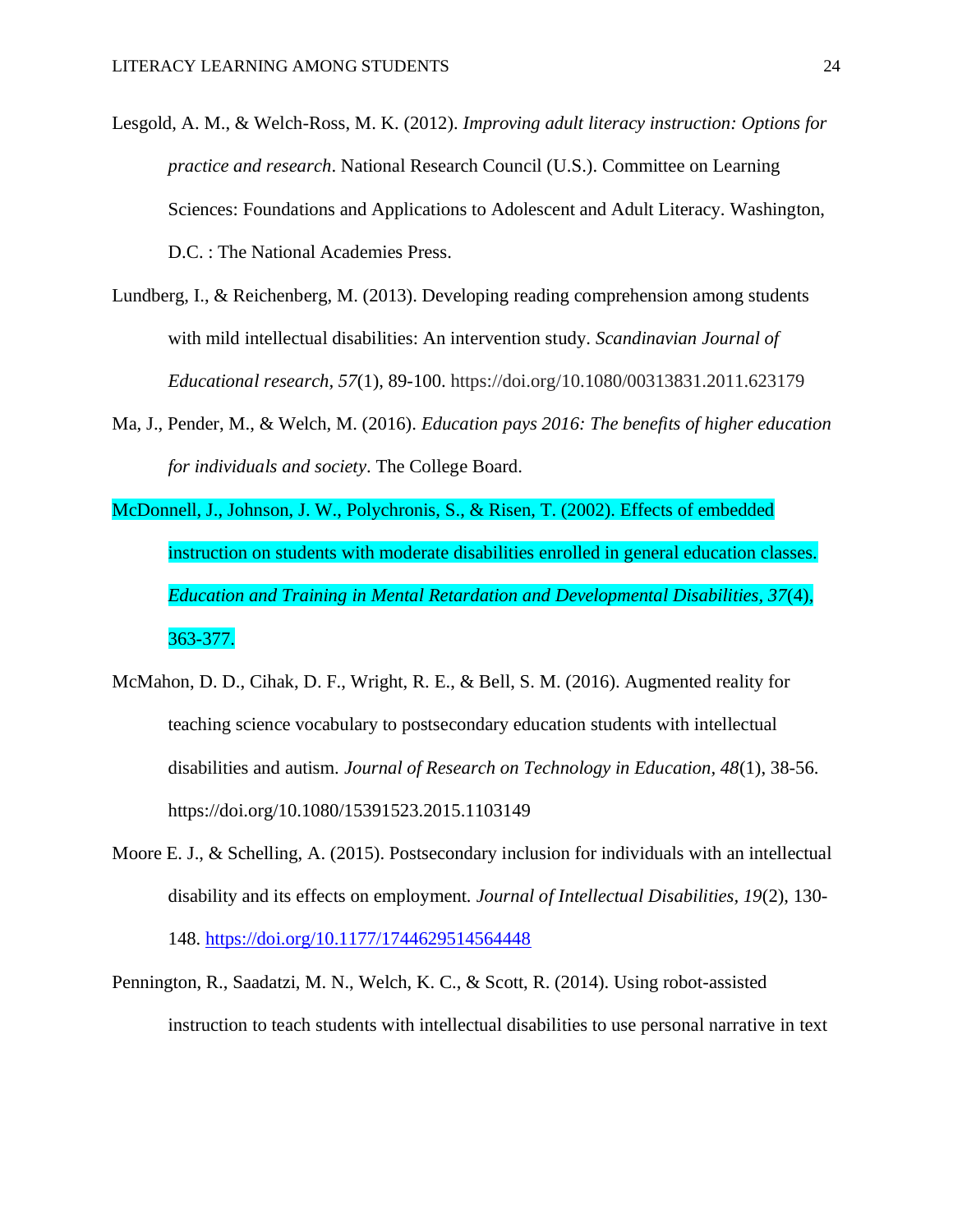messages. *Journal of Special Education Technology, 29*(4), 49-58.

[https://doi.org/10.1177/016264341402900404](https://doi.org/10.1177%2F016264341402900404)

Ratz, C., & Lenhard, W. (2013). Reading skills among students with intellectual disabilities. *Research in Developmental Disabilities, 34*(5) 1740-1748.

<https://doi.org/10.1016/j.ridd.2013.01.021>

- Reed, D. K., Hallett, A., & Rimel, H. (2016). Note-taking instruction for college students with autism spectrum disorder. *Exceptionality, 24*(4), 195-212. <https://doi.org/10.1080/09362835.2015.1107833>
- Sanford, C., Newman, L., Wagner, M., Cameto, R., Knokey, A.-M., & Shaver, D. (2011). *The post-high school outcomes of young adults with disabilities up to 6 years after high school. Key findings from the national longitudinal transition study-2 (NLTS2)*. SRI International.
- Schalock, R. L., et al. (2010). *Intellectual disability: Definition, classification, and systems of supports* (11<sup>th</sup> ed.). Washington, D.C.: American Association on Intellectual and Developmental Disabilities.
- Sentell, T. L., & Halpin, H. A. (2006). Importance of adult literacy in understanding health disparities. *Journal of General Internal Medicine, 21*(8), 862-866. doi: [10.1111/j.1525-](https://doi.org/10.1111/j.1525-1497.2006.00538.x) [1497.2006.00538.x](https://doi.org/10.1111/j.1525-1497.2006.00538.x)
- Therrien, W. J., Wickstrom, K., & Jones, K. (2006). Effects of combined repeated reading and question generation intervention on reading achievement. *Learning Disabilities Research and Practice, 21*(2), 89-97. <https://doi.org/10.1111/j.1540-5826.2006.00209.x>
- ThinkCollege (n.d.) *College search: Find the college that is right for you*. Retrieved May 27, 2020, from<https://thinkcollege.net/college-search>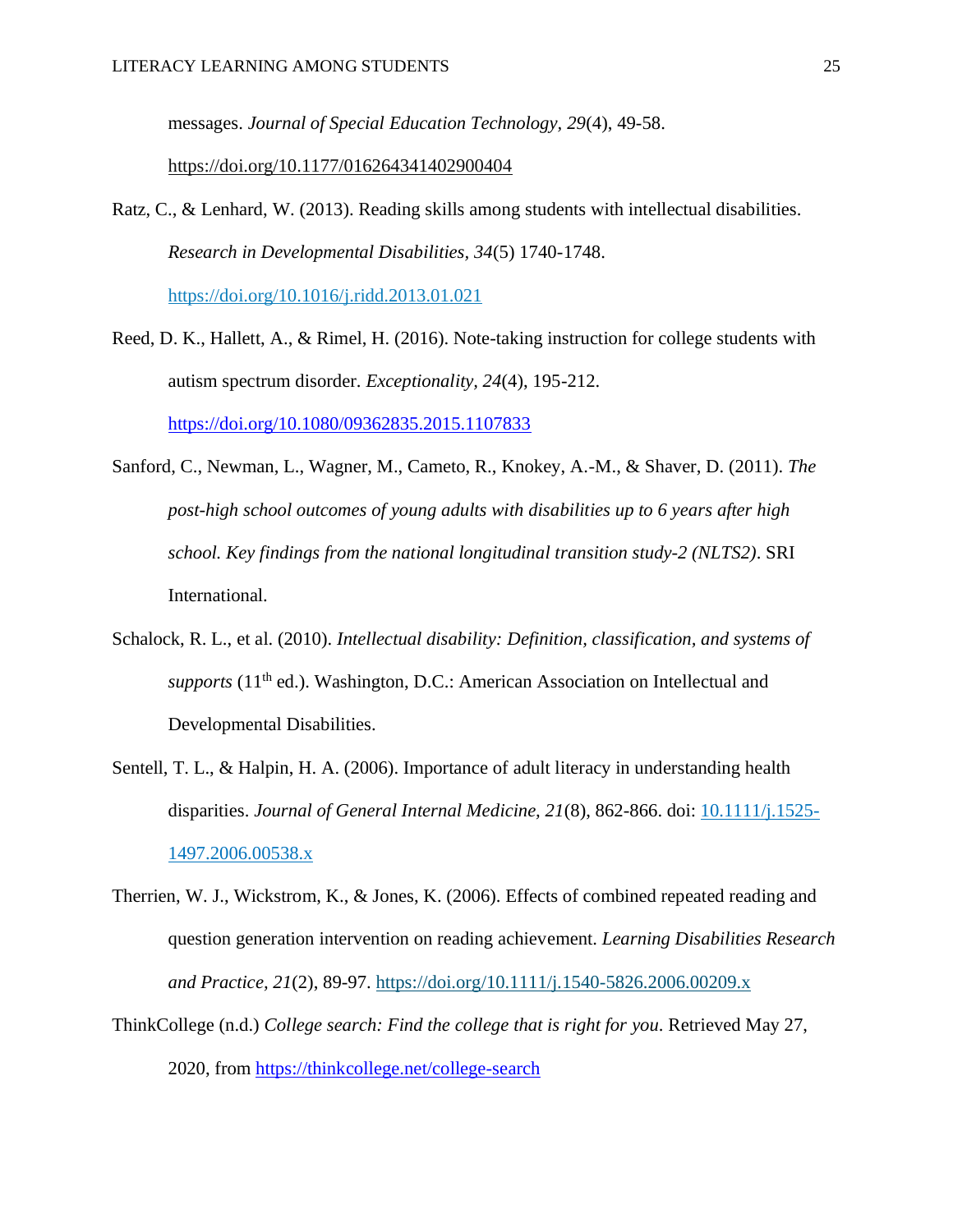- UNESCO (2004). *The plurality of literacy and its implications for policies and programmes.*  UNESCO Education Sector Position Paper.
- Vaccarino, F., Culligan, N., Comrie, M., & Sligo, F. (2006). School to work transition: Incorporating workplace literacy in the curriculum for individuals with disabilities in New Zealand. *International Journal of Learning, 13*(8), 69-81.
- Woods-Groves, S., Hua, Y., Ford, J. W., & Neil, K. M. (2017). Efficacy of an electronic editing strategy with college students with intellectual and developmental disabilities. *Education and Training in Autism and Developmental Disabilities, 52*(4), 422-436. <https://doi.org/10.1302/jipe.2019.2456>
- Woods-Groves, S., Hua, Y., Therrien, W. J., Kaldenberg, E. R., Hendrickson, J. M., Lucas, K. G., & McAninch, M J. (2014). An investigation of strategic writing instruction for postsecondary students with developmental disabilities. *Education and Training in Autism and Developmental Disabilities,49*(2), 248-262*.* http://www.daddcec.com/etadd.html
- Woods-Groves, S., Hua, Y., Therrien, W. J., Kaldenberg, E. R., Kihura, R. W., & Hendrickson, J. M. (2015). An investigation of the efficacy of an editing strategy with postsecondary individuals with developmental disabilities. *Education and Training in Autism and Developmental Disabilities, 50*(1), 95-108. http://www.daddcec.com/etadd.html
- Woods-Groves, S., Hughes, C. A., Therrien, W. J., Hua, Y., Hendrickson, J. M, & Shaw, J. W. (2012). Effectiveness of essay writing strategy for post-secondary students with developmental disabilities. *Education and Training in Autism and Developmental Disabilities, 47*(2), 210-222. http://www.daddcec.com/etadd.html
- Woods-Groves, S, Therrien, W. J., Hua, Y., & Hendrickson, J. M. (2012). Essay-writing strategy for students enrolled in a postsecondary program for individuals with developmental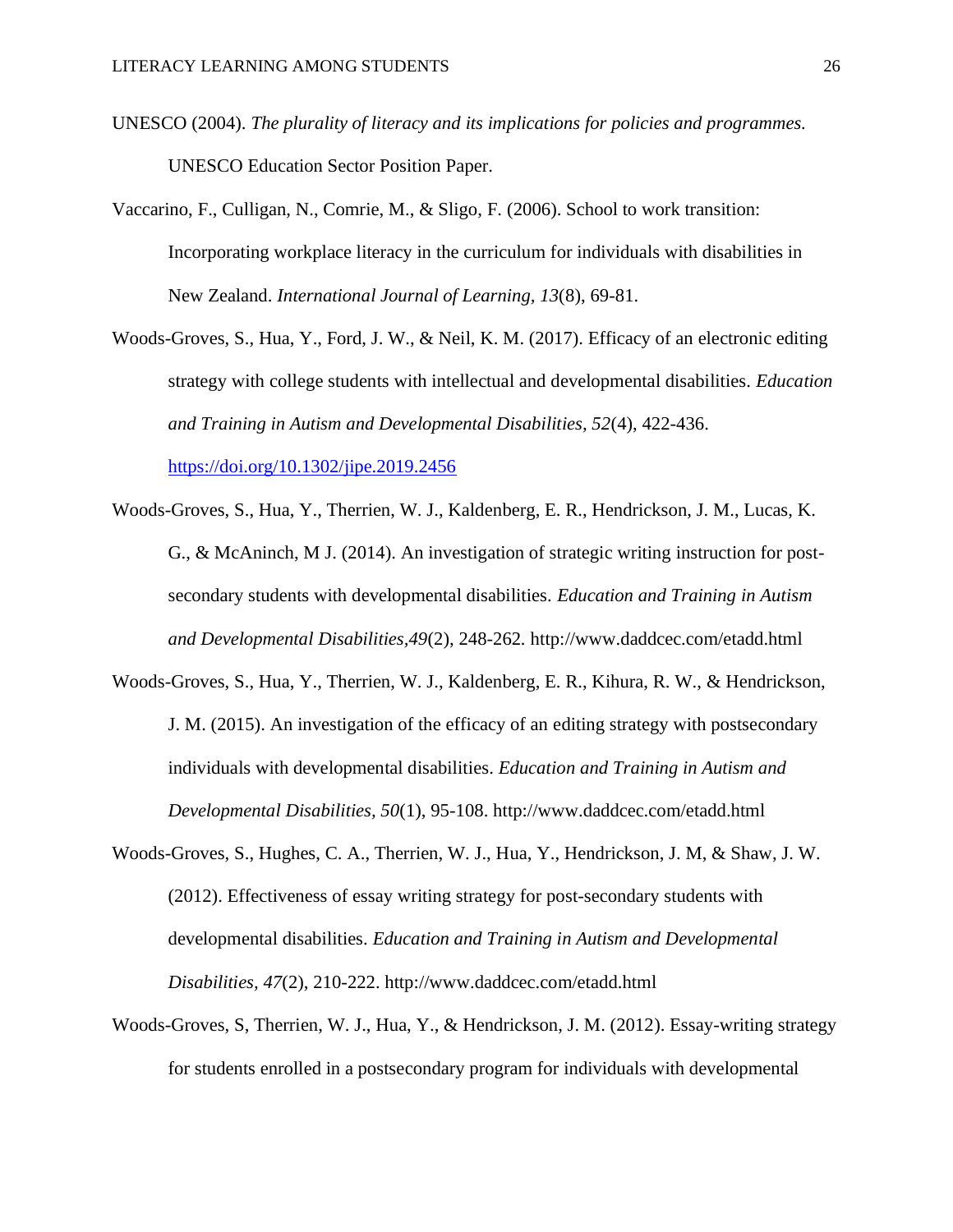disabilities. *Remedial and Special Education 34*(3), 131-141.

<https://doi.org/10.1177/0741932512440182>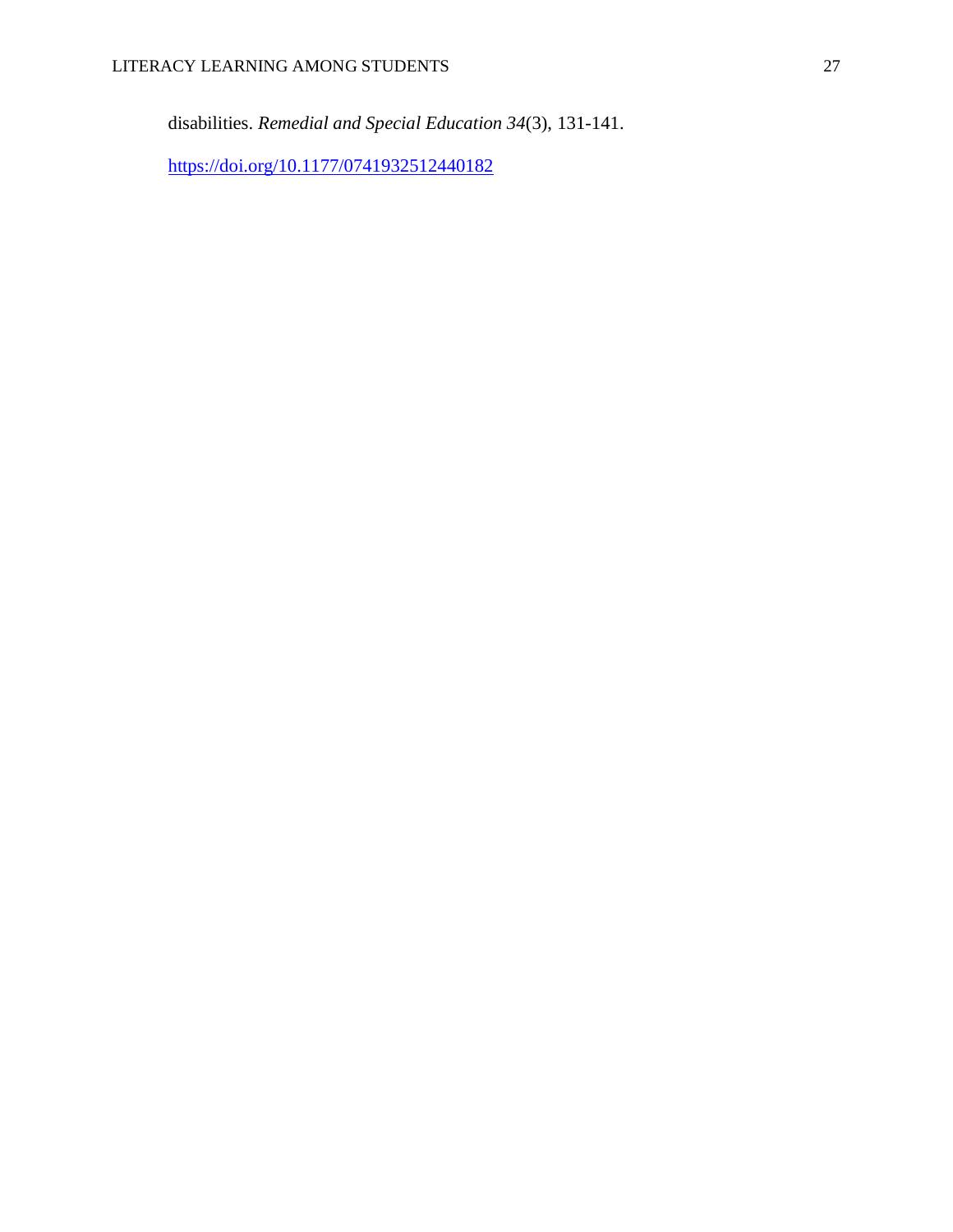# Table 1

# *Study Characteristics: Design, Setting, Participants*

| <b>Study</b>                   | <b>Design</b>                                    | <b>Setting</b>        | <b>Participants</b>                                                         |
|--------------------------------|--------------------------------------------------|-----------------------|-----------------------------------------------------------------------------|
| Cazzell et al. (2016)          | <b>MBP</b>                                       | Room adjacent to PSE  | 1 female, 2 male w/ID; ages 20-25; $IQs = 53-65$                            |
|                                | Assessed maintenance and<br>generalization       | classroom             | Reading grade levels $= 2.0 - 3.0$                                          |
| Chezan et al. (2012)           | <b>MBP</b><br>Assessed generalization            | Researcher office     | 1 male w/ PDD-NOS; age 25; $IQ = "high 60s"$<br>Reading grade level $= 2.7$ |
|                                |                                                  |                       |                                                                             |
| Cihak et al. (2015)            | MPBx (devices)                                   | University computer   | 1 female, 3 male w/ID; ages 21-22; IQ = 51-70;                              |
|                                | Assessed generalization and<br>maintenance       | lab                   | Reading grade levels = minimum $4.0$                                        |
| Hua et al. (2018)              | <b>MBP</b>                                       | PSE program (no other | 4 male/1 female w/ID; ages 19-22; $IQs = 53-79$                             |
|                                | Randomized assignment<br>Assessed generalization | information provided) | Reading grade levels = $1.0-6.0$                                            |
| Hua et al. (2014)              | Treatment and comparison                         | PSE special class     | 5 female/5 male w/ ID; ages 20-23; IQs 67-78                                |
|                                | Assessed maintenance and<br>generalization       |                       | Reading grade level $= 6.0$                                                 |
| Hua et al. (2013)              | AT                                               | PSE conference room   | 1 female/2 male w/ ID; 1 male with LD; ages 19-21<br>$IQs = 58-77$          |
|                                |                                                  |                       | Reading grade level $= 6.0$                                                 |
| Hua, Hendrickson et            | <b>MBP</b>                                       | PSE offices           | 3 male w/ASD; age = 21; $IQs = 64-69$                                       |
| al. (2012)                     |                                                  |                       | Reading grade levels $= 6.0$                                                |
|                                | Assessed generalization                          |                       |                                                                             |
| Hua, Therrien et al.<br>(2012) | <b>MBP</b>                                       | PSE offices           | 1 female w/ LD; 3 male w/ ID; ages = $19-21$ ; IQs = $65-$<br>92            |
|                                |                                                  |                       | Reading grade levels = $1.0-6.0$                                            |
| McMahon et al.                 | <b>MPB</b> x                                     | University computer   | 1 male w/ASD; 3 female w/ID; ages = $19-25$ ; IQs 48-85                     |
| (2016)                         |                                                  | lab                   | Reading grade levels $= 2.0 - 8.0$                                          |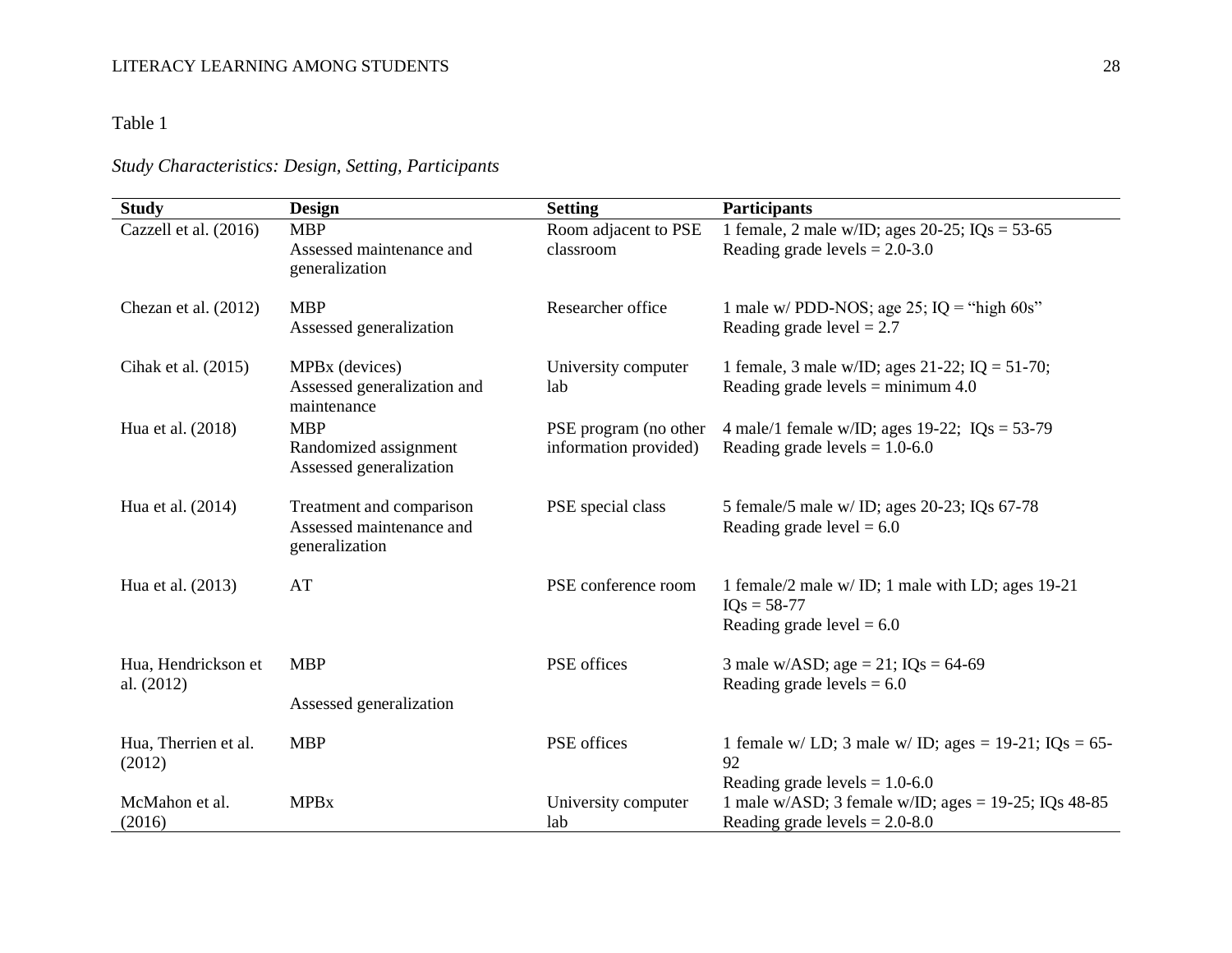| <b>Study</b>                            | <b>Design</b>                                    | <b>Setting</b>                      | <b>Participants</b>                                                                                                                                                                                                                                                                                                                                                                              |
|-----------------------------------------|--------------------------------------------------|-------------------------------------|--------------------------------------------------------------------------------------------------------------------------------------------------------------------------------------------------------------------------------------------------------------------------------------------------------------------------------------------------------------------------------------------------|
| Pennington et al.                       | <b>MBP</b>                                       | PSE class                           | 2 female/1 male w/ID; ages = $19-21$ ; IQs = $40-63$ ;                                                                                                                                                                                                                                                                                                                                           |
| (2014)                                  | Assessed generalization and<br>maintenance       |                                     | Reading grade levels $= NR$                                                                                                                                                                                                                                                                                                                                                                      |
| Reed et al. (2016)                      | <b>MBP</b>                                       | Typical course<br>classroom and PSE | 1 female/2 male w/ ASD; ages = $20-23$ ; IQs = $68-86$<br>Reading levels (TOSCRF percentile rank) = $<$ 1 - 3                                                                                                                                                                                                                                                                                    |
|                                         | Assessed maintenance                             | study lounge                        |                                                                                                                                                                                                                                                                                                                                                                                                  |
| Woods-Groves et al.<br>(2017)           | Treatment and comparison<br>Assessed maintenance | PSE class                           | $N = 15$ ; tx = 7, comparison = 8; 1 ASD, 3 PDD, 7 ID, 4<br>MD; 6 female/9 male; ages = $18-23$ ; IQs = NR<br>Reading grade level = minimum was $3.0$                                                                                                                                                                                                                                            |
| Woods-Groves et al.<br>(2015)           | Treatment and comparison<br>Assessed maintenance | <b>NR</b>                           | $N = 19$ ; tx = 11, comparison = 8; 1 w/ NVLD, 2 w/<br>Asperger's, 6 w/ ASD, 9 w/ID, 1 w/ OHI/CP; 5 female/<br>14 male; ages = 20-23; $IQs = NR$<br>Reading grade level = minimum was $3.0$                                                                                                                                                                                                      |
| Woods-Groves et al.<br>(2014)           | Treatment and comparison<br>Assessed maintenance | PSE class                           | $N = 19$ ; tx = 10, comparison = 9; 2 w/ Asperger's; 2<br>with NVLD, 6 w/ASD, 9 w/ID; 5 female/14 male; ages<br>$= 19-22$ ; IQs = 46-107<br>Reading levels (WJII Broad Reading scores) = 58-92                                                                                                                                                                                                   |
| Woods-Groves,<br>Hughes et al. $(2012)$ | Treatment and comparison                         | PSE class                           | $N = 16$ ; tx = 8, comparison = 8; 5 w/ ASD; 1 w/ NVLD;<br>$6 \text{ w}$ ID; 1 w/ TBI; 2 w/ severe LD; 1 w/ Asperger's; 5<br>female/11 male; ages 19-23; $IQs = 61-98$<br>Reading levels = $NR$                                                                                                                                                                                                  |
| Woods-Groves,<br>Therrien et al. (2012) | Treatment and comparison                         | PSE class                           | $N = 16$ ; tx = 8, comparison = 8; 2 w/ASD; 2<br>w/Asperger's; 1 w/NVLD; 3 w/severe LD; 7 w/ID; 1<br>w/TBI; 8 female/8 male; ages = $17-24$ ; IQs = $54-107$<br>Reading levels (WJII Broad Reading scores) = 62-99<br>$N_{\text{obs}}$ , $\Delta SD$ = qutigm apostrum disorder: $\Delta T$ = alternating tractments: $CD$ = corobral polar: $ID$ = intellectual disobility: $IO$ = intelligance |

*Note*. ASD = autism spectrum disorder;  $AT =$  alternating treatments;  $CP =$  cerebral palsy;  $ID =$  intellectual disability;  $IQ =$  intelligence quotient score;  $LD =$  learning disability; MBP = multiple baseline across participants; MD = multiple disabilities; MPBx = multiple probe across behaviors; NR = not reported; PDD = pervasive developmental disorder; NVLD = non-verbal learning disorder; OHI =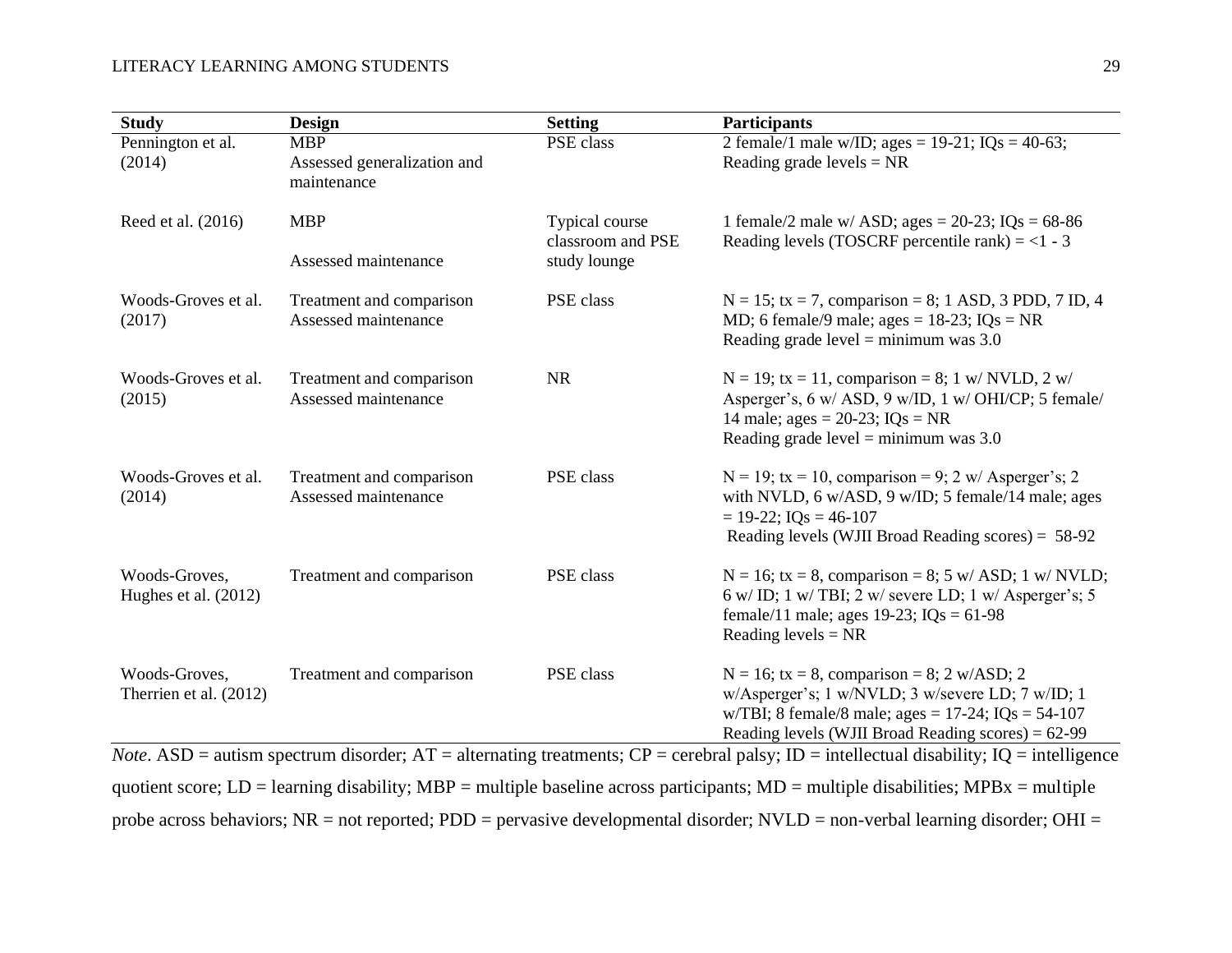other health impaired; PDD-NOS = pervasive developmental disorder - not otherwise specified; TOSCRF = *Test of Silent Contextual Reading Fluency;*  $tx = treatment$ .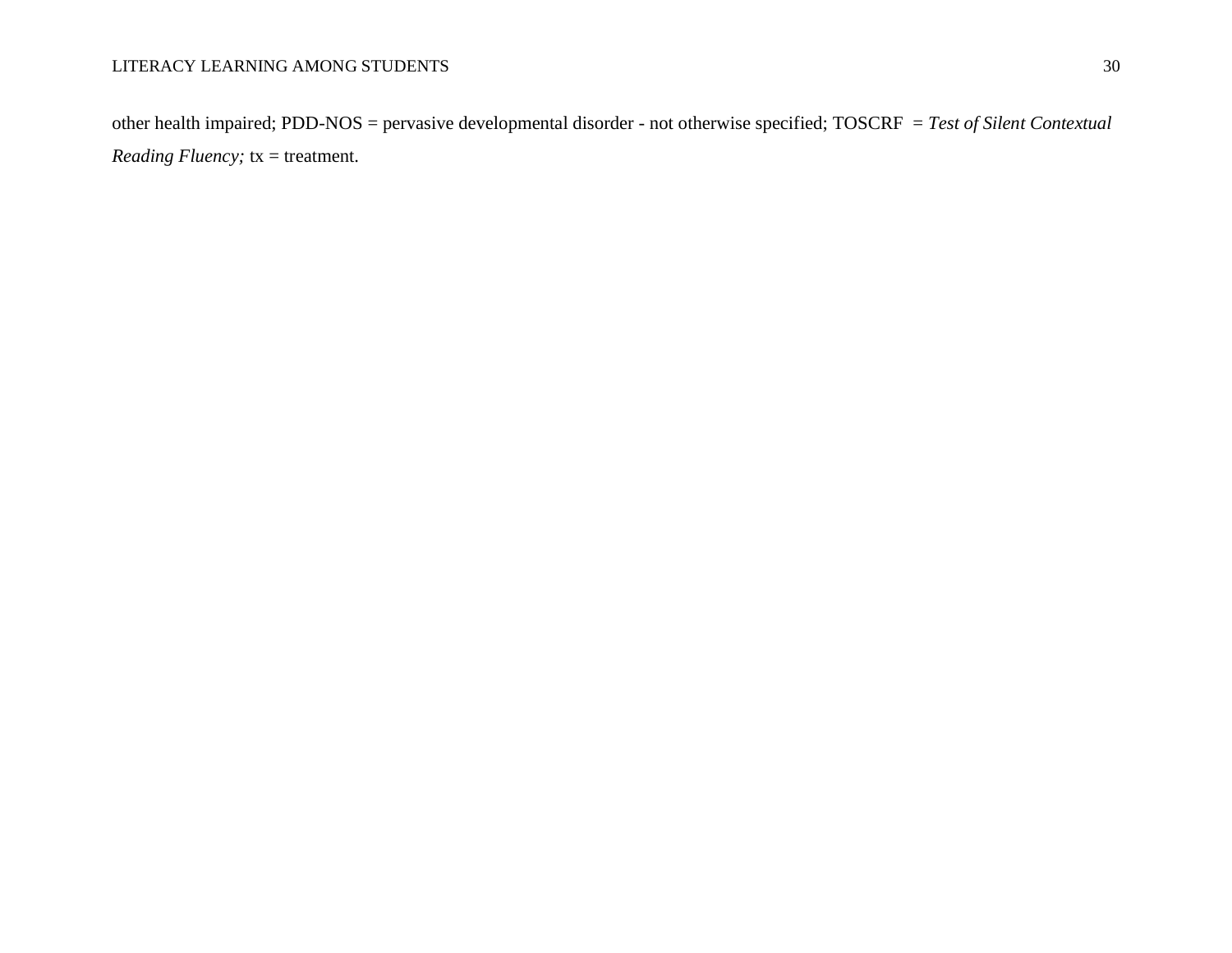# Table 2

# *Literacy Skills Taught*

|                     |                   | Word Reading   |                | Vocabulary  |             |                    | Reading Comprehension |                                   |                                       |
|---------------------|-------------------|----------------|----------------|-------------|-------------|--------------------|-----------------------|-----------------------------------|---------------------------------------|
| Study               | Fluency           | Sight<br>words | Decoding       |             | Retelling   | Main<br>idea       | Recalling<br>details  | Answering<br>factual<br>questions | Answering<br>inferential<br>questions |
| Cazzel et al.       |                   | $\overline{X}$ |                |             |             |                    |                       |                                   |                                       |
| (2016)              |                   |                |                |             |             |                    |                       |                                   |                                       |
| Hua et al. (2018)   | $\mathbf X$       |                | X              |             | $\mathbf X$ |                    |                       |                                   |                                       |
| Hua et al. (2014    |                   |                |                |             |             | $\mathbf X$        | $\mathbf X$           |                                   |                                       |
| Hua et al. (2013)   |                   |                |                | $\mathbf X$ |             |                    |                       |                                   |                                       |
| Hua, Hendrickson    |                   |                |                |             |             |                    |                       |                                   |                                       |
| et al. (2012)       | $\mathbf X$       |                |                |             |             |                    | $\mathbf X$           | X                                 |                                       |
| Hua, Therrien et    |                   |                |                |             |             |                    |                       |                                   |                                       |
| al. $(2012)$        |                   |                |                |             |             |                    |                       |                                   |                                       |
| McMahon et al.      |                   |                |                | $\mathbf X$ |             |                    |                       |                                   |                                       |
| (2016)              |                   |                |                |             |             |                    |                       |                                   |                                       |
|                     |                   |                | Writing        |             |             |                    | Other Literacy Skills |                                   |                                       |
|                     | Paragraph writing |                | Edit/Proofread | Text/Email  |             | Locate Information | Notetaking            |                                   | Paraphrasing                          |
| Cihak et al. (2015) |                   |                |                | $\mathbf X$ |             |                    |                       |                                   |                                       |
| Chezan et al.       |                   |                |                |             |             | $\mathbf X$        |                       |                                   |                                       |
| (2012)              |                   |                |                |             |             |                    |                       |                                   |                                       |
| Pennington et al.   |                   |                |                | $\mathbf X$ |             |                    |                       |                                   |                                       |
| (2014)              |                   |                |                |             |             |                    |                       |                                   |                                       |
| Reed et al. (2016)  |                   |                |                |             |             |                    | $\mathbf X$           |                                   | $\boldsymbol{\mathrm{X}}$             |
| Woods-Groves et     |                   |                | X              |             |             |                    |                       |                                   |                                       |
| al. (2017)          |                   |                |                |             |             |                    |                       |                                   |                                       |
| Woods-Groves et     |                   |                | X              |             |             |                    |                       |                                   |                                       |
| al. $(2015)$        |                   |                |                |             |             |                    |                       |                                   |                                       |
| Woods-Groves et     | $\mathbf X$       |                |                |             |             |                    |                       |                                   |                                       |
| al. (2014)          |                   |                |                |             |             |                    |                       |                                   |                                       |
| Woods-Groves,       | $\mathbf X$       |                |                |             |             |                    |                       |                                   |                                       |
| Hughes et al.       |                   |                |                |             |             |                    |                       |                                   |                                       |
| (2012)              |                   |                |                |             |             |                    |                       |                                   |                                       |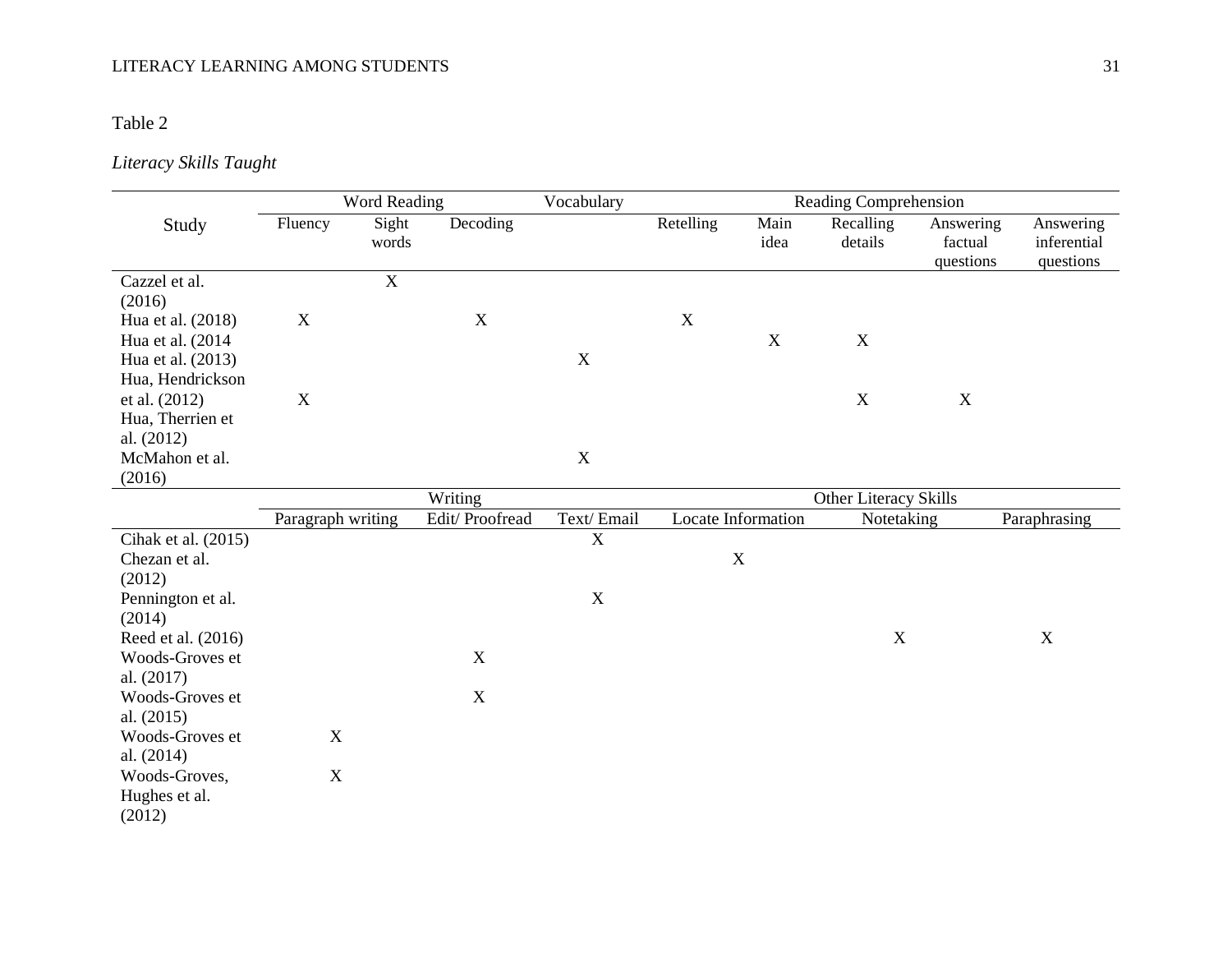| Woods-Groves,   | --<br>$\mathbf{A}$ |
|-----------------|--------------------|
| Therrien et al. |                    |
| (2012)          |                    |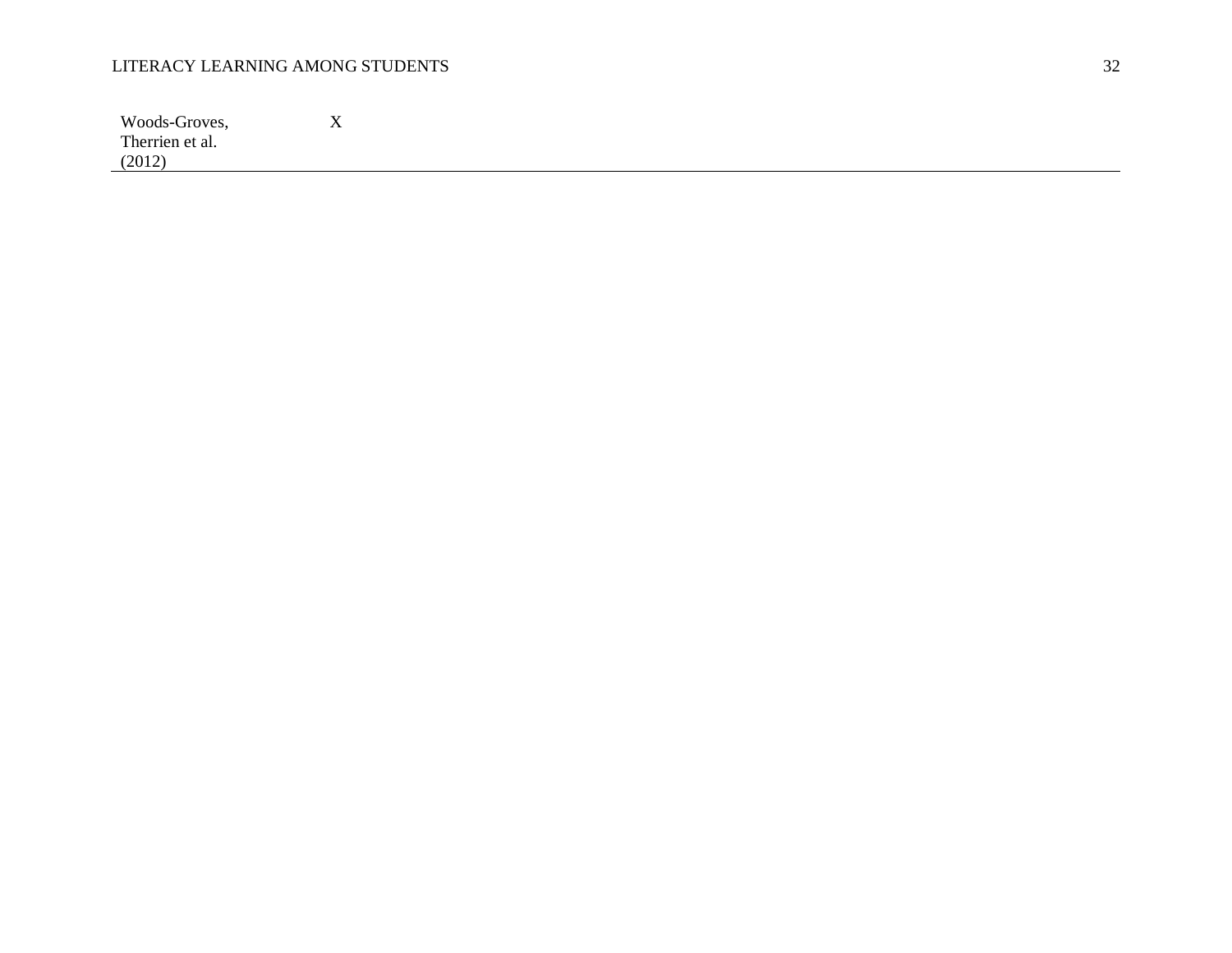# Table 3

*Study Characteristics: Intervention Components and Outcomes*

| <b>Study</b>               | <b>Intervention</b>                                                                   | <b>Interventionists</b>                                                | <b>Instructional</b>                                                                                                  | Intensity/                                                                                                                       | <b>Fidelity</b>                                                                                                                                                         | <b>Outcomes</b>                                                                                                                                    |
|----------------------------|---------------------------------------------------------------------------------------|------------------------------------------------------------------------|-----------------------------------------------------------------------------------------------------------------------|----------------------------------------------------------------------------------------------------------------------------------|-------------------------------------------------------------------------------------------------------------------------------------------------------------------------|----------------------------------------------------------------------------------------------------------------------------------------------------|
|                            | <b>Components</b>                                                                     |                                                                        | materials                                                                                                             | duration                                                                                                                         |                                                                                                                                                                         |                                                                                                                                                    |
| Cazzell et<br>al. $(2016)$ | Computer<br>Flashcard<br>Instruction                                                  | Researchers                                                            | Sight words<br>taken from<br>course text<br>(intervention)                                                            | One-hour<br>sessions 3<br>days per<br>week; 20%<br>of sessions<br>canceled<br>for<br>absenteeis<br>m or<br>schedule<br>conflicts | Researcher-<br>developed<br>protocol; assessed<br>across all sessions<br>in all conditions<br>$Mean = 100\%$                                                            | All participants acquired and<br>maintained novel sight words but<br>number varied across participants.                                            |
| Chezan et<br>al. (2012)    | General case<br>programming                                                           | Researchers                                                            | 3 syllabi from<br>participant's<br>courses and 12<br>from other<br>courses:<br>Blackboard;<br>college email<br>system | 30 min<br>sessions 5<br>days per<br>week                                                                                         | Not assessed                                                                                                                                                            | Participant acquired and<br>generalized the skills but b/c of the<br>design, could not establish a<br>functional relationship between IV<br>and DV |
| Cihak et al.<br>(2015)     | Visual task<br>analysis;<br>constant time<br>delay with<br>system of least<br>prompts | Program<br>instructor<br>(doctoral student<br>in special<br>education) | Three digital<br>platforms:<br>Windows,<br>Macbook Pro;<br>Apple iPad 2;<br>university<br>emailing system             | 3 days per<br>week                                                                                                               | Researcher-<br>developed<br>protocol; assessed<br>across a minimum<br>of 50% of all<br>sessions<br>Means = $95\%$ ,<br>88%, 95%, 90%<br>across all four<br>participants | All four participants learned the<br>emailing skills and maintained all<br>skills across all three platforms<br>across 9 weeks.                    |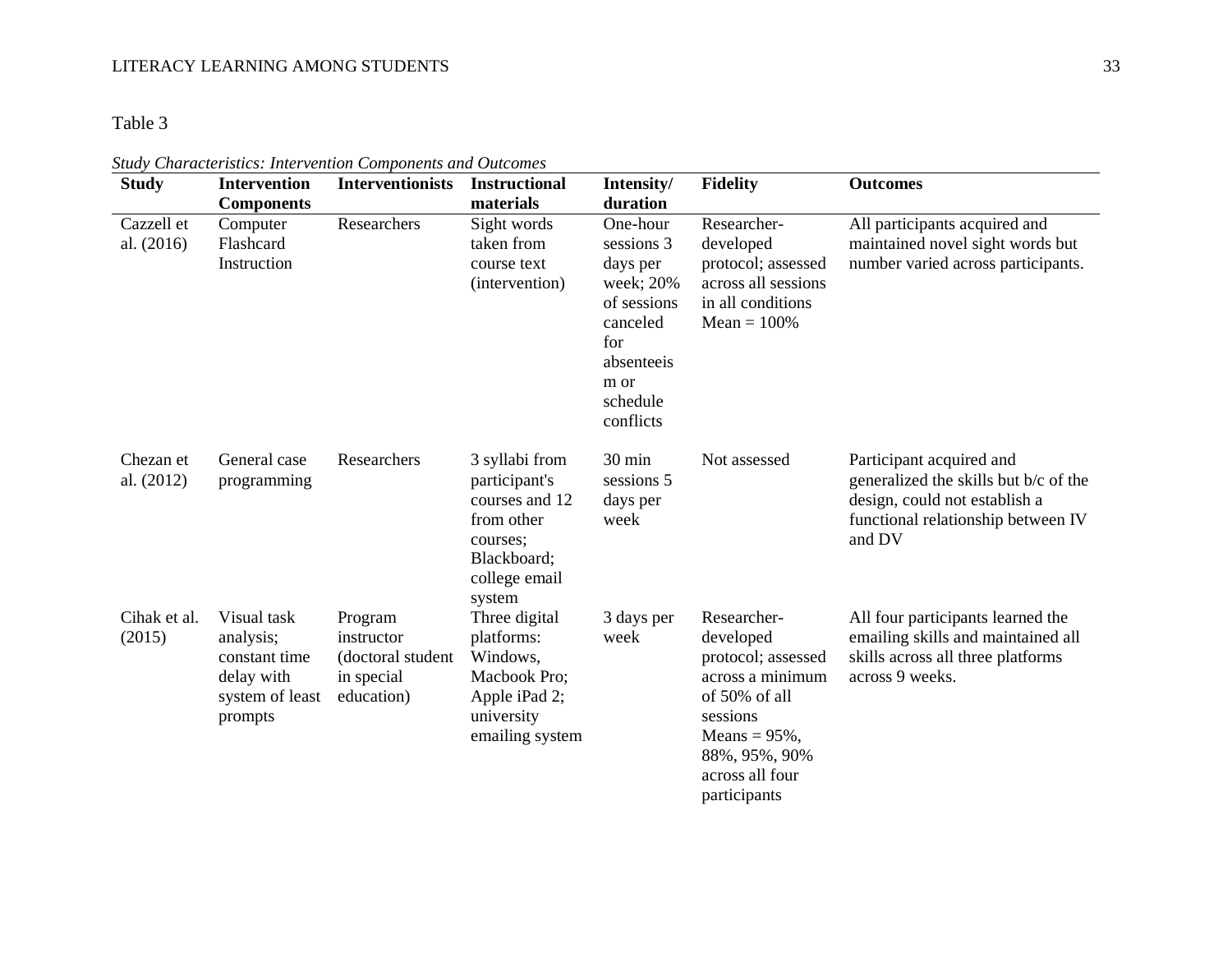| <b>Study</b>                              | <b>Intervention</b><br><b>Components</b>                       | <b>Interventionists</b>                                                                 | <b>Instructional</b><br>materials                                                     | Intensity/<br>duration                                                            | <b>Fidelity</b>                                                                                                             | <b>Outcomes</b>                                                                                                                                                                      |
|-------------------------------------------|----------------------------------------------------------------|-----------------------------------------------------------------------------------------|---------------------------------------------------------------------------------------|-----------------------------------------------------------------------------------|-----------------------------------------------------------------------------------------------------------------------------|--------------------------------------------------------------------------------------------------------------------------------------------------------------------------------------|
| Hua et al.<br>(2018)                      | Cognitive<br>strategy<br>instruction<br>(RAAC)<br>Goal setting | Two graduate<br>students with<br>five years of<br>experience in<br>special<br>education | Researcher-<br>developed<br>instructional<br>reading passages<br>and<br>comprehension | Number of<br>sessions<br>per<br>participant:<br>5, 9, and<br>14;                  | Researcher-<br>developed<br>checklist; script<br>Assessed in 29%<br>of baseline and<br>$21\%$ of                            | No functional relation found<br>between intervention and<br>dependent measures.                                                                                                      |
|                                           |                                                                |                                                                                         | questions at<br>Grades 1 & 6<br>level                                                 | Length of<br>sessions<br>/number                                                  | intervention<br>sessions                                                                                                    |                                                                                                                                                                                      |
|                                           |                                                                |                                                                                         | AIMSweb<br>passages to<br>measure<br>dependent<br>variables                           | per week<br>not<br>reported                                                       | Mean = $95%$<br>$(range = 90\% -$<br>100%) across all<br>session                                                            |                                                                                                                                                                                      |
| Hua et al.<br>(2014)                      | Cognitive<br>strategy<br>instruction<br>(RAP)                  | Researchers and<br>program staff<br>member                                              | Researcher<br>developed<br>expository<br>passages at 6th<br>grade level               | $60 \text{ min}$<br>lessons 2<br>days per<br>week for a<br>total of 12<br>lessons | Researcher-<br>developed<br>protocol; assessed<br>across all sessions<br>in all conditions<br>$Mean = 100\%$                | Students in the experimental group<br>improved their number of main<br>ideas and details recalled.                                                                                   |
| Hua et al.<br>(2013)                      | Constant time<br>delay                                         | Researchers and<br>program staff<br>member                                              | Researcher-<br>developed<br>passages written<br>at 5th-8th grade<br>level             | $1:115 \text{ min}$<br>sessions 2<br>days per<br>week.                            | Researcher -<br>developed<br>procedural<br>checklist;<br>measured 25% of<br>sessions in each<br>condition<br>$Mean = 100\%$ | Students increased vocabulary<br>knowledge in the experimental<br>condition but no functional<br>relation established between<br>vocabulary acquisition and passage<br>comprehension |
| Hua,<br>Hendrick-<br>son et al.<br>(2012) | Cognitive<br>strategy<br>instruction<br>(RAAC)                 | Undergraduate<br>tutors                                                                 | Researcher-<br>developed<br>passages written<br>at 3rd and 6th                        | $1:1$ 15 min<br>sessions, 3<br>days per<br>week                                   | Researcher -<br>developed<br>procedural<br>checklist;                                                                       | Increased CWM, correct responses<br>to inferential and factual<br>comprehension questions (some<br>variable data).                                                                   |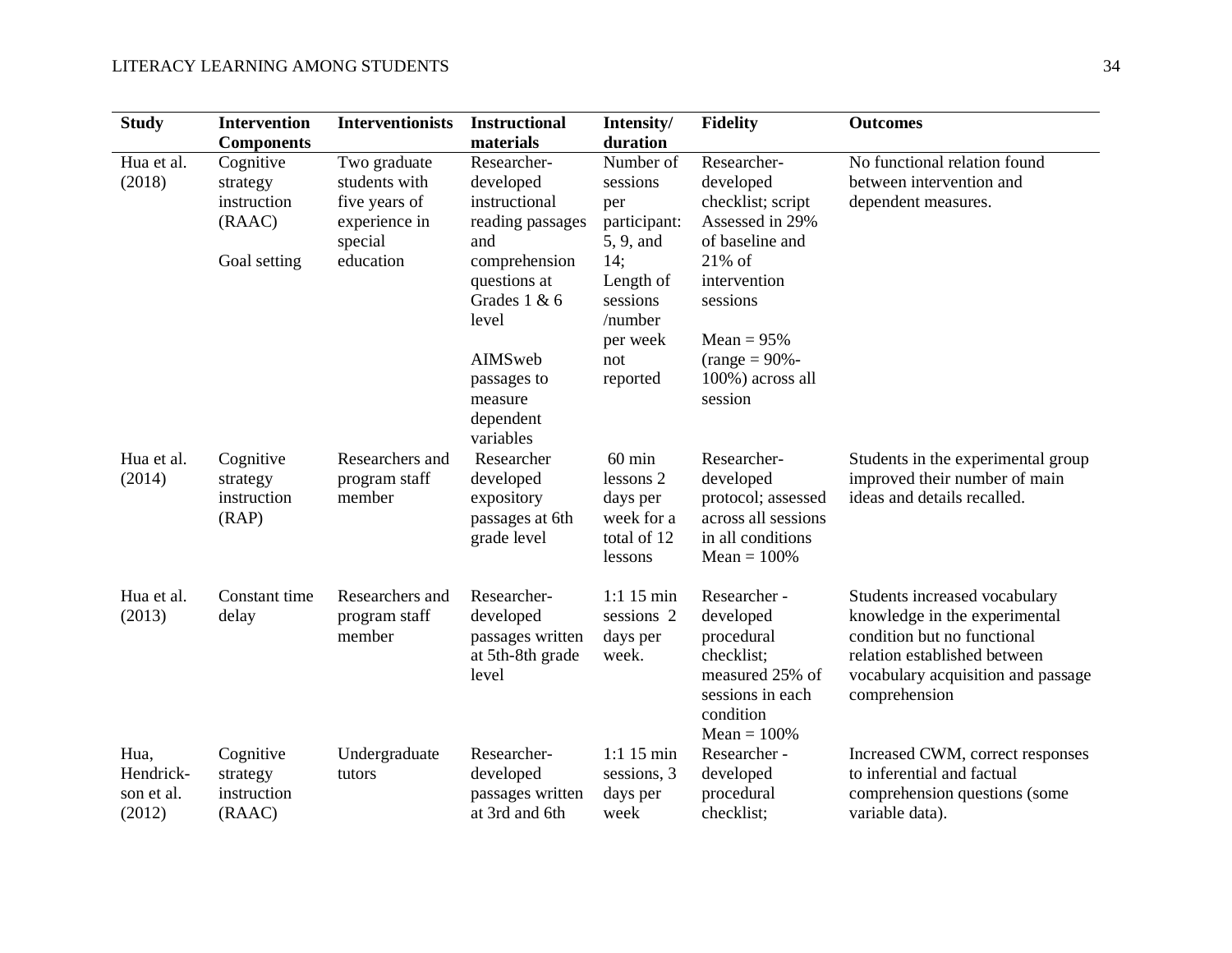| <b>Study</b>                      | <b>Intervention</b><br><b>Components</b>                                                                                              | <b>Interventionists</b>                         | <b>Instructional</b><br>materials                                                                                   | Intensity/<br>duration                                               | <b>Fidelity</b>                                                                                                                                                           | <b>Outcomes</b>                                                                                                                                                                                                             |
|-----------------------------------|---------------------------------------------------------------------------------------------------------------------------------------|-------------------------------------------------|---------------------------------------------------------------------------------------------------------------------|----------------------------------------------------------------------|---------------------------------------------------------------------------------------------------------------------------------------------------------------------------|-----------------------------------------------------------------------------------------------------------------------------------------------------------------------------------------------------------------------------|
|                                   |                                                                                                                                       |                                                 | grade level for<br>instruction                                                                                      |                                                                      | measured 25% of<br>sessions in each<br>condition<br>$Mean = 100\%$                                                                                                        |                                                                                                                                                                                                                             |
| Hua,<br>Therrien et<br>al. (2012) | Cognitive<br>strategy<br>instruction<br>(RAAC)                                                                                        | Undergraduate<br>tutors                         | Researcher-<br>developed<br>passages written<br>at 1st, 2nd, and<br>6th grade levels                                | $1:115 \text{ min}$<br>sessions, 3<br>days per<br>week               | Researcher -<br>developed<br>procedural<br>checklist (% of<br>sessions assessed<br>not provided)<br>$Mean = 100\%$                                                        | Increased oral reading fluency and<br>decreased word recognition errors.<br>Number of correct responses to<br>comprehension questions<br>improved but did not document a<br>functional relation across all<br>participants. |
| McMahon<br>et al.<br>(2016)       | Augmented<br>reality mobile<br>app (Aurasma)<br>(used Model-<br>Lead-Test<br>with least-to-<br>most<br>prompting to<br>teach app use) | Researchers                                     | Science<br>vocabulary<br>words related to<br>but not taken<br>directly from<br>students'<br>textbooks or<br>courses | $1:1$ ; one<br>$12-15$ min<br>session per<br>day, 3 days<br>per week | Researcher<br>developed<br>procedural<br>checklist; assessed<br>in 60% of each<br>condition for each<br>participant.<br>$M = 96\%$ (range =<br>$92\% - 100\%$             | Acquisition of science vocabulary;<br>positive social validity findings                                                                                                                                                     |
| Pennington<br>et al.<br>(2014)    | AI (robot)<br>instruction<br>with<br>prompting and<br>self-graphing                                                                   | Researchers                                     | Texting using an<br>iPhone 4                                                                                        | 1:1 session,<br>5 days per<br>week                                   | Researcher-<br>developed<br>protocol; assessed<br>in 83% of sessions<br>across all<br>participants and<br>conditions<br>$Mean = 100\$<br>across all three<br>participants | All participants acquired the skill<br>and generalized it to a novel<br>communication partner; two<br>participants maintained the skill<br>across two weeks but not across 4<br>weeks.                                      |
| Reed et al.<br>(2016)             | Direct<br>instruction<br>(rationale,                                                                                                  | Program student<br>mentor (master's<br>student) | Used split-page<br>notetaking<br>format during                                                                      | 1:1<br>sessions,<br>approximat                                       | Researcher-<br>developed<br>procedural                                                                                                                                    | Increased skills in distinguishing<br>between subtopics and details,<br>paraphrasing, and using                                                                                                                             |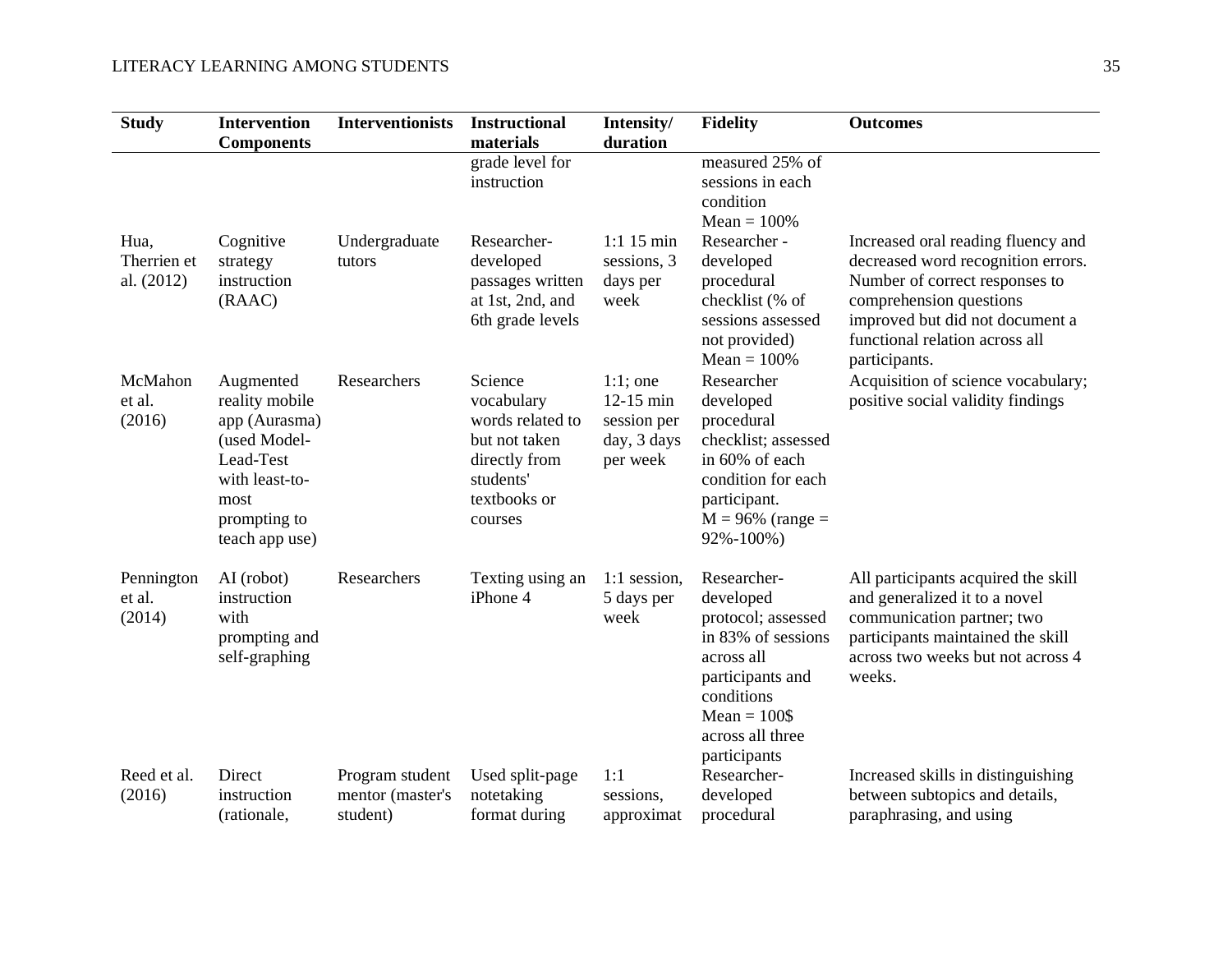| <b>Study</b>                                 | <b>Intervention</b><br><b>Components</b>         | <b>Interventionists</b>                     | <b>Instructional</b><br>materials                                                            | Intensity/<br>duration                                    | <b>Fidelity</b>                                                                                   | <b>Outcomes</b>                                                                                                                                                                                                                                                                                                                                                                                                                             |
|----------------------------------------------|--------------------------------------------------|---------------------------------------------|----------------------------------------------------------------------------------------------|-----------------------------------------------------------|---------------------------------------------------------------------------------------------------|---------------------------------------------------------------------------------------------------------------------------------------------------------------------------------------------------------------------------------------------------------------------------------------------------------------------------------------------------------------------------------------------------------------------------------------------|
|                                              | model, guided<br>practice,<br>feedback)          |                                             | class lectures in<br>face-to-face or<br>online sessions                                      | ely 15 min<br>in length                                   | checklist<br>$Mean = 95%$<br>$(range = 94% -$<br>96%)                                             | abbreviations and symbols;<br>performance varied                                                                                                                                                                                                                                                                                                                                                                                            |
| Woods-<br>Groves et<br>al. (2017)            | Cognitive<br>strategy<br>instruction<br>(EDIT)   | Program<br>instructor                       | Researcher-<br>developed<br>writing prompts<br>and materials<br>(3rd grade<br>reading level) | 11 sessions<br>2 days per<br>week,<br>across 5.5<br>weeks | Researcher-<br>developed<br>procedural<br>checklist; assessed<br>on each lesson<br>$Mean = 100\%$ | Significant positive difference for<br>the EDIT strategy instruction<br>group compared to the control<br>group. Decreased number and type<br>of editing errors                                                                                                                                                                                                                                                                              |
| Woods-<br>Groves et<br>al. $(2015)$          | Cognitive<br>strategy<br>instruction<br>(EDIT)   | Doctoral student<br>in special<br>education | Researcher-<br>developed<br>writing prompts<br>and materials<br>(3rd grade<br>reading level) | 16, 50 min<br>group<br>sessions, 2<br>days per<br>week    | Researcher-<br>developed<br>procedural<br>checklist; assessed<br>on each lesson<br>$Mean = 100\%$ | Treatment group scored<br>significantly higher on mastery<br>prompts than students in the<br>control group (effect size was<br>large). Overall appearance and<br>punctuation were significantly<br>different in favor of the treatment<br>group but other aspects (e.g.,<br>substance) were not significantly<br>different. A maintenance probe at<br>11 weeks found the superior<br>performance of the treatment<br>group remained intact. |
| Woods-<br>Groves et<br>al. (2014)            | Cognitive<br>strategy<br>instruction<br>(ANSWER) | Doctoral student<br>in special<br>education | Researcher-<br>developed<br>writing prompts<br>and materials                                 | 10, 45 min<br>group<br>sessions, 2<br>days per<br>week    | Researcher-<br>developed<br>procedural<br>checklist assessed<br>on each lesson<br>$Mean = 100\%$  | Treatment group required explicit<br>instruction to make gains over<br>pretest writing; treatment group<br>did not maintain those gains across<br>2 and 13 weeks respectively                                                                                                                                                                                                                                                               |
| Woods-<br>Groves,<br>Hughes et<br>al. (2012) | Cognitive<br>strategy<br>instruction<br>(ANSWER) | Former special<br>education<br>teacher      | Researcher-<br>developed<br>writing prompts<br>and materials                                 | 6, 30 min<br>sessions, 3<br>days per<br>week              | Researcher-<br>developed<br>procedural<br>checklist assessed                                      | Significant positive difference<br>between treatment and control<br>group post rubric scores on                                                                                                                                                                                                                                                                                                                                             |